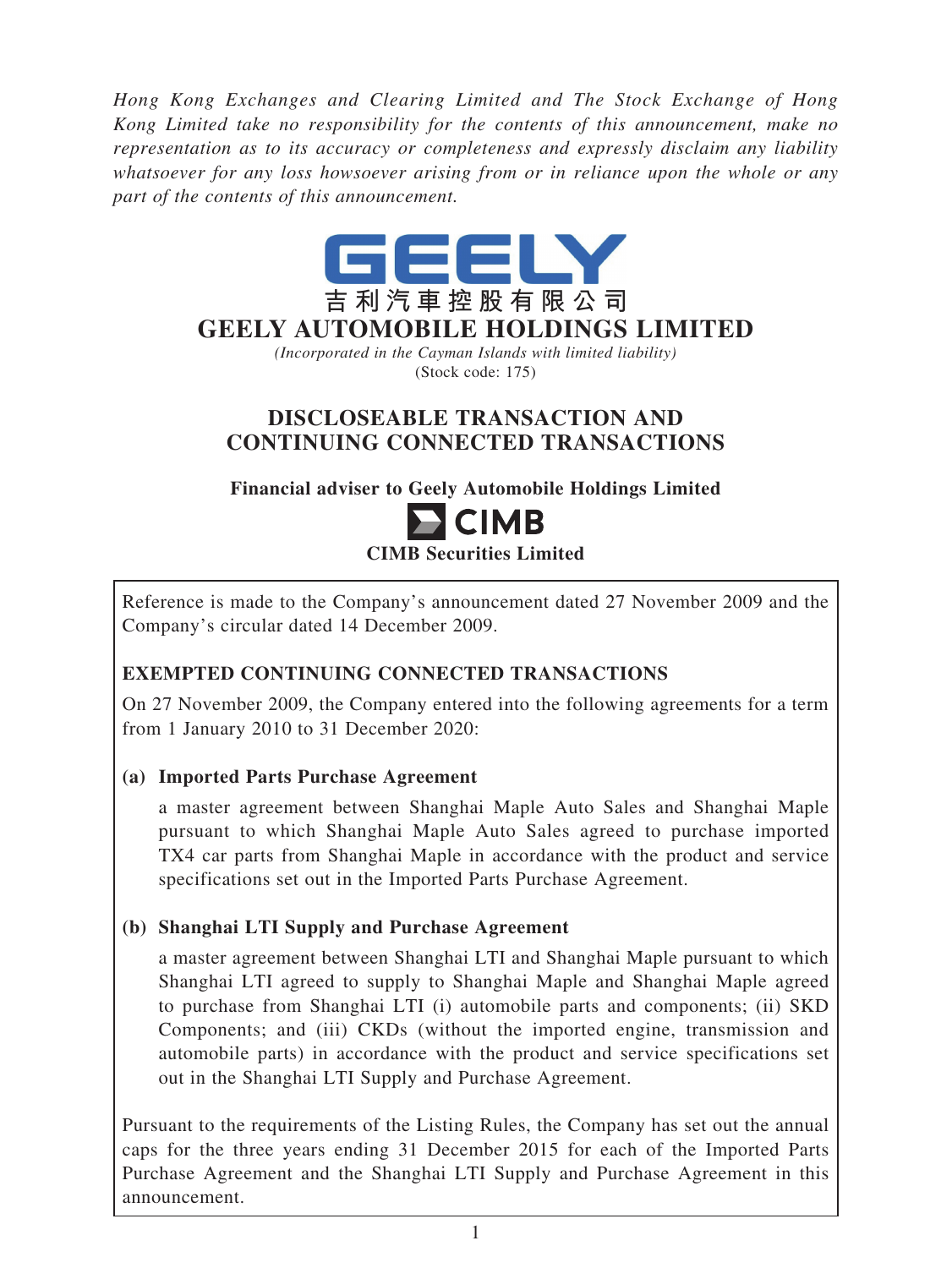On 16 November 2012, the Company entered into the following agreement to renew the Existing Lease Agreement, which will expire on 31 December 2012:

#### **(c) Lease Agreement**

a master agreement between the Company, Geely Holding and Zhejiang Automotive Vocational and Technical College pursuant to which the Group agreed to lease the Properties to the Geely Holding Group and Zhejiang Automotive Vocational and Technical College.

## **NON-EXEMPTED CONTINUING CONNECTED TRANSACTIONS**

On 27 November 2009, the Company entered into the following agreement for a term from 1 January 2010 to 31 December 2020:

#### **(d) Services Agreement**

a master agreement between the Company and Geely Holding pursuant to which (i) the Group agreed to sell the CKDs and Sedan Tool Kits to the Geely Holding Group and (ii) the Geely Holding Group agreed to sell the CBUs, automobile parts and components; and provide process manufacturing services to the Group.

Pursuant to the requirements of the Listing Rules, the Company will seek approval from the Independent Shareholders at the EGM on the annual caps for the three years ending 31 December 2015.

On 16 November 2012, the Company entered into the following agreement to renew the Existing Loan Guarantee Agreement, which will expire on 31 December 2012:

## **(e) Loan Guarantee Agreement**

a master agreement between the Company and Geely Holding pursuant to which the Group agreed to provide guarantees on loans obtained or to be obtained by the Geely Holding Group.

## **LISTING RULES IMPLICATIONS**

Each of Geely Holding, Zhejiang Automotive Vocational and Technical College and Shanghai Maple is a connected person of the Company for the purpose of the Listing Rules by virtue of the fact that each of them is an associate of Mr. Li, an executive Director and a substantial shareholder holding approximately 50.10% interest in the issued share capital of the Company as at the date of this announcement.

Accordingly, each of the Imported Parts Purchase Agreement, the Shanghai LTI Supply and Purchase Agreement, the Lease Agreement, the Services Agreement and the Loan Guarantee Agreement constitutes continuing connected transactions for the Company pursuant to Rule 14A.14 of the Listing Rules.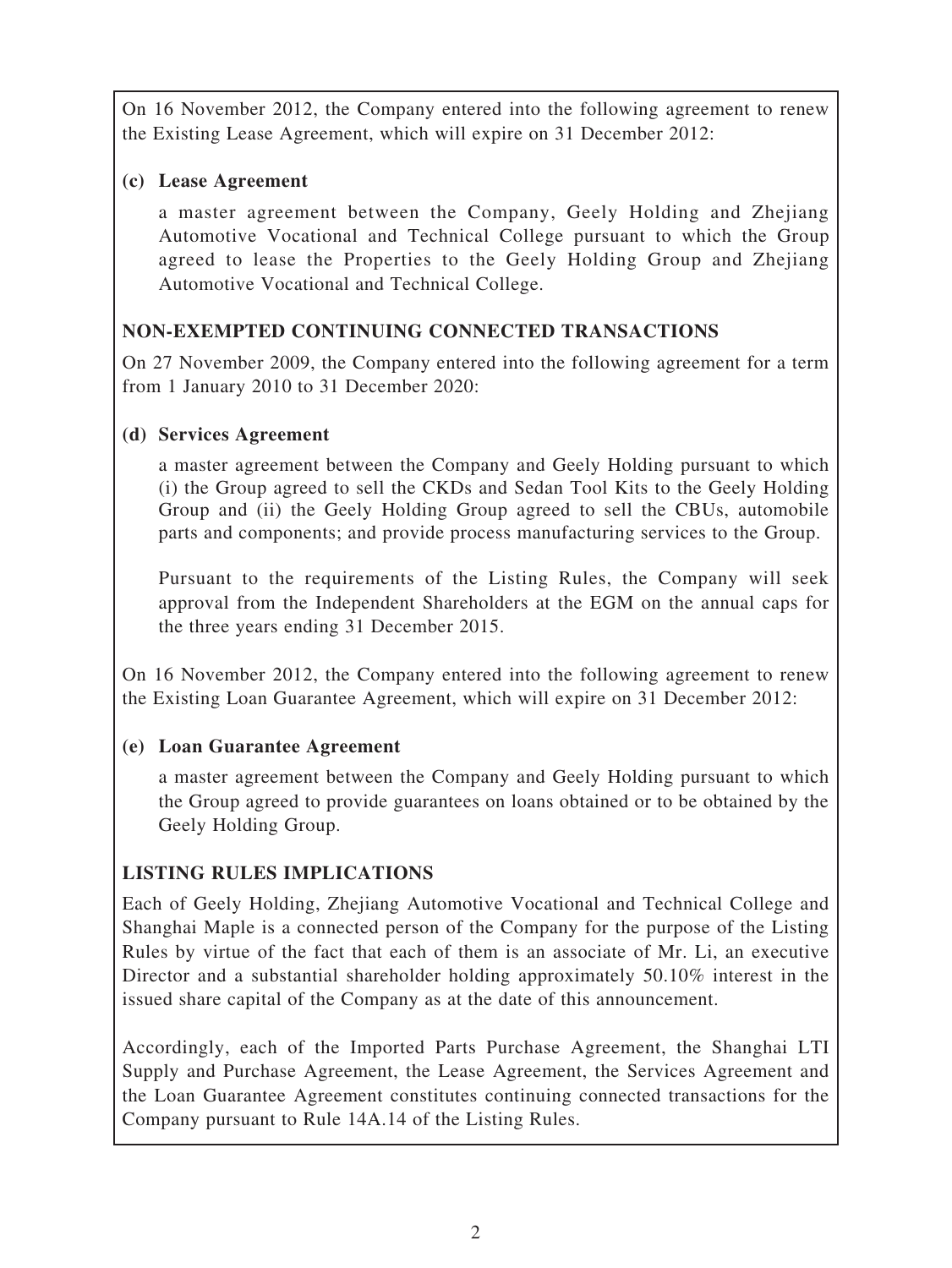As the applicable percentage ratios of the proposed annual caps for the three years ending 31 December 2015 for the transactions contemplated under each of the Imported Parts Purchase Agreement, the Shanghai LTI Supply and Purchase Agreement and the Lease Agreement (together, the "Exempted Continuing Connected Transactions") are less than 5% on an annual basis, the Exempted Continuing Connected Transactions are subject to the reporting, annual review, announcement requirements, but are exempt from Independent Shareholders' approval requirements under Chapter 14A of the Listing Rules.

As the applicable percentage ratios of the proposed annual caps for the three years ending 31 December 2015 for the transactions contemplated under each of the Services Agreement and the Loan Guarantee Agreement (together, the "Nonexempted Continuing Connected Transactions") are expected to be higher than 5% on an annual basis, the Non-exempted Continuing Connected Transactions are subject to the reporting, annual review, announcement and Independent Shareholders' approval requirements under Chapter 14A of the Listing Rules. As certain applicable percentage ratios of the proposed annual caps for the three years ending 31 December 2015 for the transactions contemplated under the Loan Guarantee Agreement exceed 5% but less than 25% on an annual basis, the transaction under the Loan Guarantee Agreement also constitutes a discloseable transaction of the Company under Chapter 14 of the Listing Rules.

An Independent Board Committee has been established to advise the Independent Shareholders on whether or not the Non-exempted Continuing Connected Transactions (and the relevant annual caps) are fair and reasonable and in the interests of the Company and Independent Shareholders. An independent financial adviser will be appointed to advise the Independent Board Committee and the Independent Shareholders regarding the terms and conditions of the Non-exempted Continuing Connected Transactions (and the relevant annual caps).

A circular containing, *inter alia*, (a) further information about the Non-exempted Continuing Connected Transactions; (b) the letter of advice from an independent financial adviser to the Independent Board Committee and the Independent Shareholders; (c) the recommendation from the Independent Board Committee; and (d) a notice of the EGM will be despatched to the Shareholders on or about 6 December 2012.

Reference is made to the Company's announcement dated 27 November 2009 and the Company's circular dated 14 December 2009.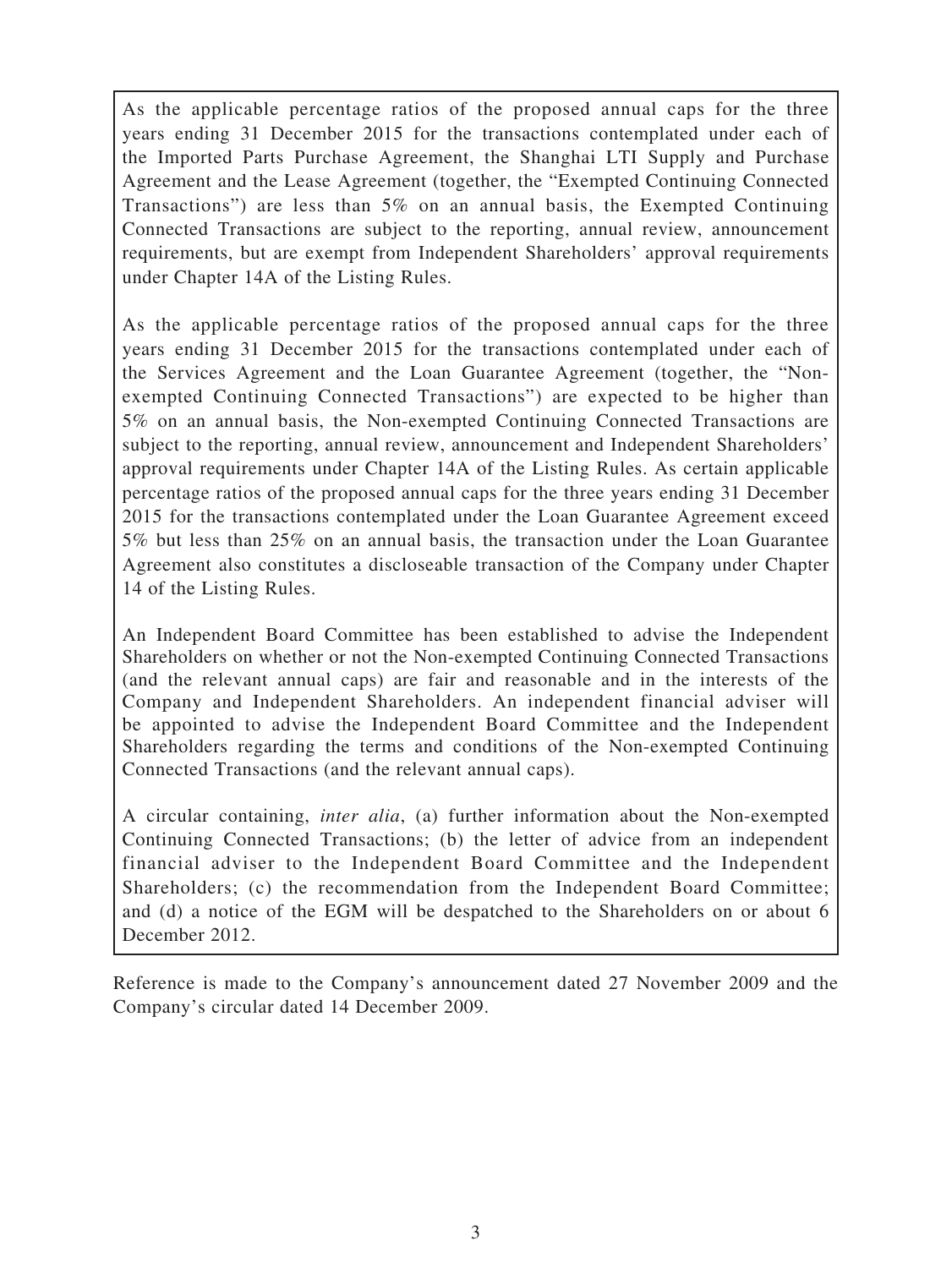## **EXEMPTED CONTINUING CONNECTED TRANSACTIONS**

The following Exempted Continuing Connected Transactions are subject to the reporting, annual review and announcement requirements, but are exempt from the Independent Shareholders' approval requirement under Chapter 14A of the Listing Rules.

The Imported Parts Purchase Agreement and the Shanghai LTI Supply and Purchase Agreement were signed on 27 November 2009 and have a term from 1 January 2010 to 31 December 2020. The information below sets out, amongst others, the annual caps for the Imported Parts Purchase Agreement and the Shanghai LTI Supply and Purchase Agreement from 1 January 2013 to 31 December 2015.

The Company entered into the Lease Agreement on 16 November 2012 to renew the Existing Lease Agreement, which will expire on 31 December 2012.

#### **(I) Imported Parts Purchase Agreement**

Date: 27 November 2009

Parties: Shanghai Maple Auto Sales; and Shanghai Maple

> Shanghai Maple Auto Sales is an indirect 99%-owned subsidiary of the Company.

Shanghai Maple is a connected person of the Company for the purpose of the Listing Rules by virtue of the fact that Shanghai Maple is beneficially owned as to 100% by Mr. Li and his associates; and Mr. Li is an executive Director and a substantial shareholder holding approximately 50.10% interest in the issued share capital of the Company as at the date of this announcement.

- Subject matter: Pursuant to the Imported Parts Purchase Agreement, Shanghai Maple Auto Sales agreed to purchase imported TX4 car parts from Shanghai Maple in order to provide after-sales services for TX4 models.
- Pricing basis: The automobile parts and components to be supplied by the Shanghai Maple will be based on the original purchase cost plus the relevant procurement cost(s), being the actual cost(s) incurred in the procurement process by Shanghai Maple. The procurement cost is subject to a maximum amount of 5% of the sum of the original purchase cost and the procurement cost.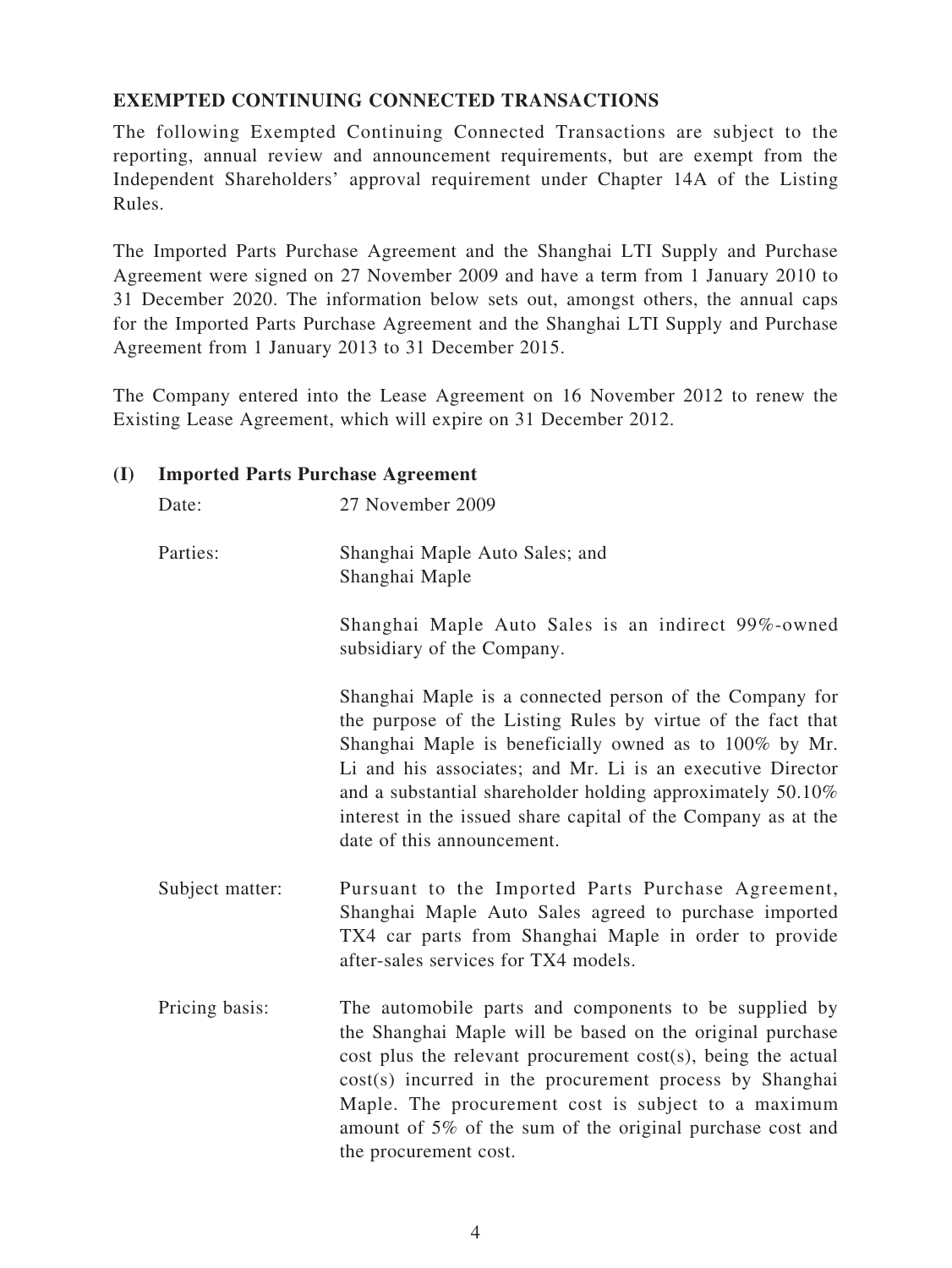Terms: From 1 January 2010 to 31 December 2020.

The Company will, in compliance with the Listing Rules, make further announcement and obtain approvals from Independent Shareholders (if necessary) in relation to the annual caps as and when necessary. The purpose of this announcement is to announce the annual caps for this agreement for the three years ending 31 December 2015 pursuant to Chapter 14A of the Listing Rules.

#### **Historical transaction amounts and proposed annual caps**

The table below sets out the historical transaction amounts under the Imported Parts Purchase Agreement for the year ended 31 December 2011 and the nine months ended 30 September 2012, and the proposed annual caps of the Imported Parts Purchase Agreement for each of the three years ending 31 December 2013, 2014 and 2015:

|                                                              | <b>Historical</b><br>transaction<br>amount | <b>Historical</b><br>transaction<br>amount for the |                |                               |                |
|--------------------------------------------------------------|--------------------------------------------|----------------------------------------------------|----------------|-------------------------------|----------------|
|                                                              | for the year                               | nine months                                        |                |                               |                |
|                                                              | ended                                      | ended                                              |                | Estimated annual caps for the |                |
|                                                              | 31 December                                | 30 September                                       |                | year ending 31 December       |                |
|                                                              | 2011                                       | 2012                                               | 2013           | 2014                          | 2015           |
|                                                              | (Audited)                                  | (Unaudited)                                        |                |                               |                |
|                                                              | '000                                       | '000                                               | '000'          | 000'                          | '000           |
| <b>Imported Parts Purchase</b>                               | <b>RMB698</b>                              | RMB88                                              | RMB6,400       | RMB20,800                     | RMB32,000      |
| Agreement                                                    | (equivalent to                             | (equivalent to                                     | (equivalent to | (equivalent to                | (equivalent to |
| - Purchases of TX4 after-sales                               | approximately                              | approximately                                      | approximately  | approximately                 | approximately  |
| parts by Shanghai Maple<br>Auto Sales from<br>Shanghai Maple | HK\$866)                                   | HK\$109)                                           | HK\$7,939)     | HK\$25,800)                   | HK\$39,693)    |
| Approved annual cap amount                                   | RMB30,000                                  | RMB40,000                                          | N/A            | N/A                           | N/A            |
| for the two financial                                        | (equivalent to                             | (equivalent to                                     |                |                               |                |
| years ending 31 December                                     | approximately                              | approximately                                      |                |                               |                |
| 2012 ('000)                                                  | HK\$37,212)                                | HK\$49,616)                                        |                |                               |                |

The proposed annual caps above for the Imported Parts Purchase Agreement have been determined by the Directors with reference to the projected units of TX4 and its upgraded models expected to require after-sales servicing and the estimated procurement costs of TX4 and its upgraded models' after-sales parts for Shanghai Maple.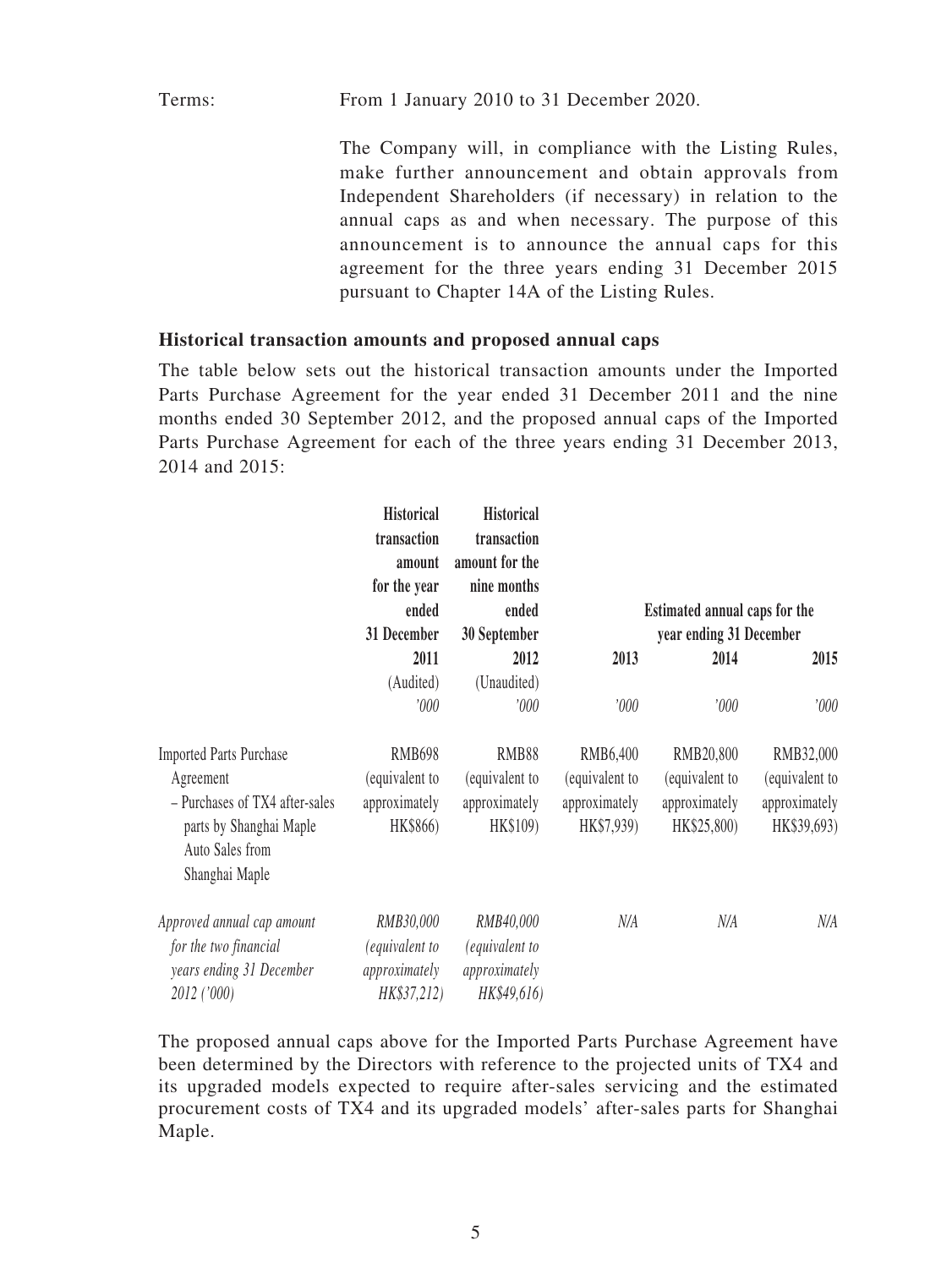Rule 14A.35(1) of the Listing Rules provides, in relation to continuing connected transactions not falling under Rule 14A.33 that, where under special circumstances the nature of the transaction requires the agreement to be of a duration longer than three (3) years, the independent financial adviser to the Company will be required to explain why a longer period for the agreement is required and to confirm that it is normal business practice for agreements of such type to be of such duration. Quam Capital opined in the Company's circular dated 14 December 2009 that it is normal business practice for agreements like the Imported Parts Purchase Agreement to have a term longer than three years.

The Directors (including the independent non-executive Directors) are of the view that the annual caps under the Imported Parts Purchase Agreement for the three years ending 31 December 2013, 2014 and 2015 were determined under normal commercial terms with reference to the projected demand for imported TX4 and its upgraded models' after-sales car parts and are fair and reasonable and are in the interests of the Company and the Shareholders as a whole.

#### **(II) Shanghai LTI Supply and Purchase Agreement**

| Date:           | 27 November 2009                                                                                                                                                                                                                                                                                                                                                                                            |
|-----------------|-------------------------------------------------------------------------------------------------------------------------------------------------------------------------------------------------------------------------------------------------------------------------------------------------------------------------------------------------------------------------------------------------------------|
| Parties:        | Shanghai LTI (as supplier); and<br>Shanghai Maple (as buyer)                                                                                                                                                                                                                                                                                                                                                |
|                 | Shanghai LTI is an indirect non-wholly owned subsidiary of<br>the Company.                                                                                                                                                                                                                                                                                                                                  |
|                 | Shanghai Maple is a connected person of the Company for<br>the purpose of the Listing Rules by virtue of the fact that<br>Shanghai Maple is beneficially owned as to 100% by Mr.<br>Li and his associates; and Mr. Li is an executive Director<br>and a substantial shareholder holding approximately 50.10%<br>interest in the issued share capital of the Company as at the<br>date of this announcement. |
| Subject matter: | Pursuant to the Shanghai LTI Supply and Purchase<br>Agreement, Shanghai LTI agreed to supply to Shanghai<br>Maple and Shanghai Maple agreed to purchase from the<br>Shanghai LTI (i) automobile parts and components; (ii) SKD<br>Components; and (iii) CKDs (without the imported engine,<br>transmission and automobile parts).                                                                           |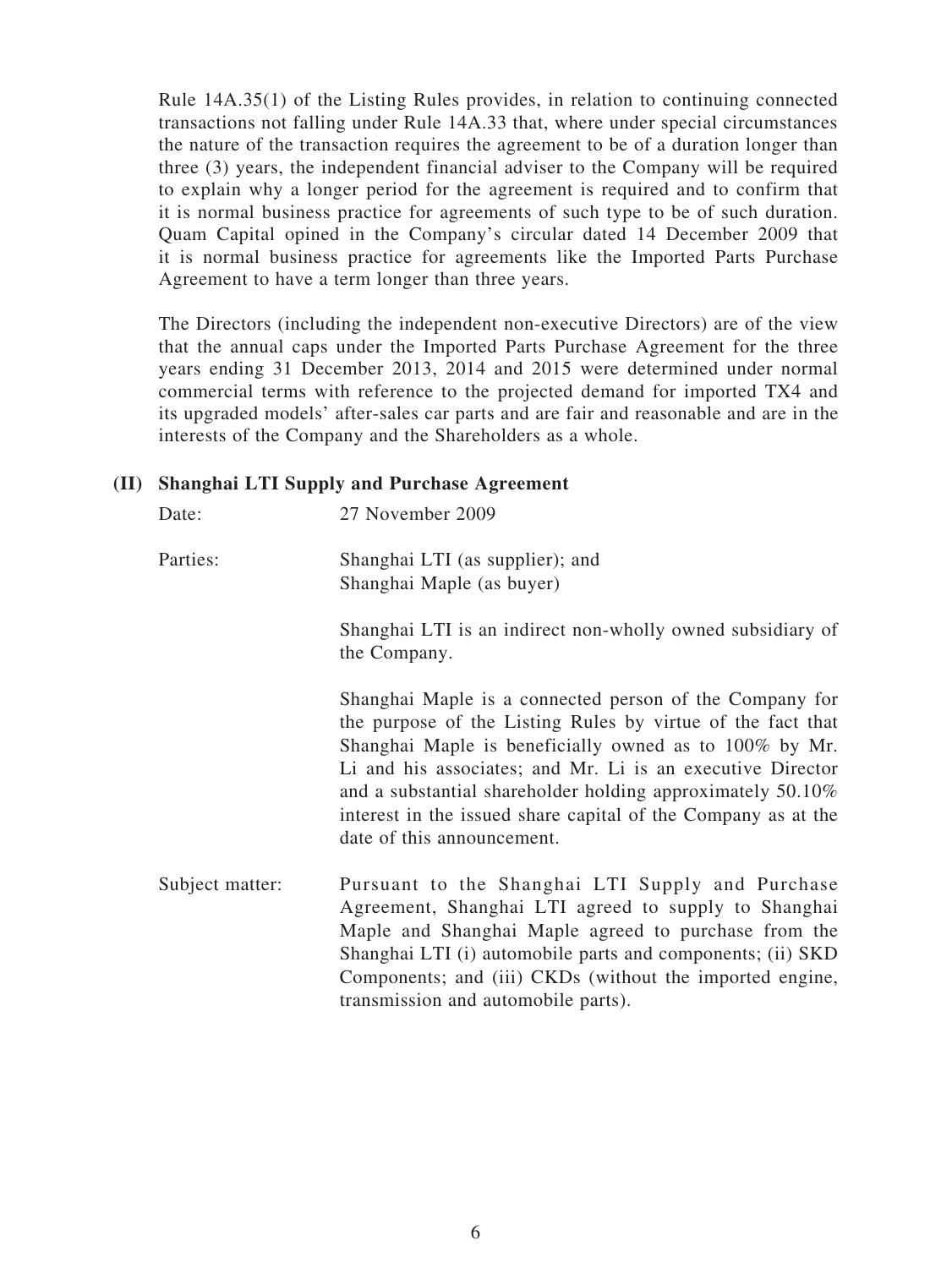Pricing basis: The parts and components will be sold to Shanghai Maple at a price of cost plus 3%.

> The SKD Components to be sold to Shanghai Maple will be at a price of cost plus 3%.

> The CKDs (without the imported engine, transmission and automobile parts) to be sold to Shanghai Maple will be based on the selling price of the sedans to end customers, less distribution costs, costs of the Sedan Tool Kits, the PRC taxes, mainly the consumption tax, the cost of other necessary and reasonable expenses and the original purchase cost of imported engine, transmission and automobile parts by Shanghai Maple.

Term: From 1 January 2010 to 6 March 2057, which is equal to the expiry date of the Shanghai LTI.

> The Company will, in compliance with the Listing Rules, make further announcement and obtain approvals from Independent Shareholders (if necessary) in relation to the annual caps as and when necessary. The purpose of this announcement is to announce the annual caps for this agreement for the three years ending 31 December 2015 pursuant to Chapter 14A of the Listing Rules.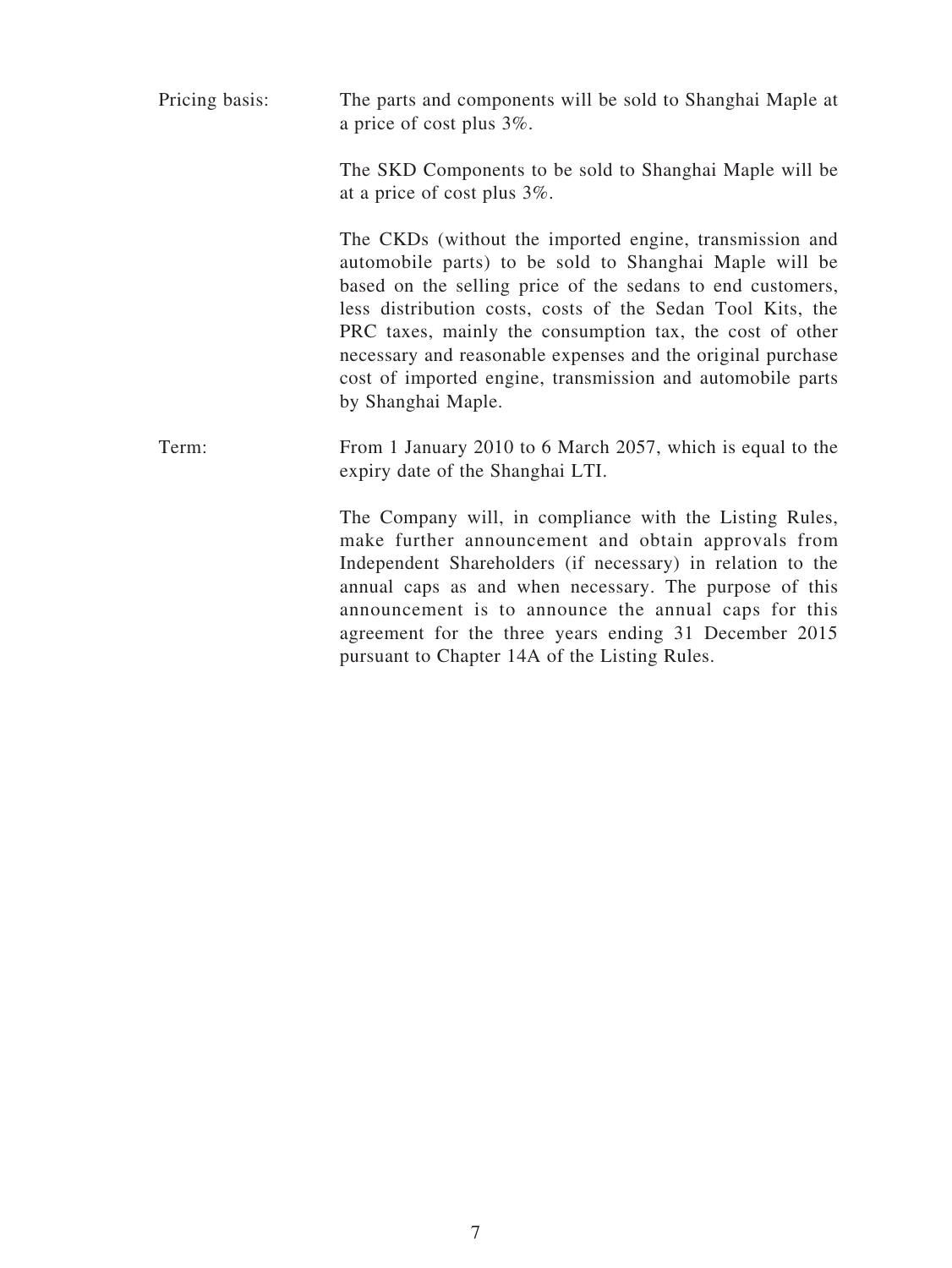#### **Historical transaction amounts and proposed annual caps**

The table below sets out the historical transaction amounts under the Shanghai LTI Supply and Purchase Agreement for the year ended 31 December 2011 and the nine months ended 30 September 2012, and the proposed annual caps of the Shanghai LTI Supply and Purchase Agreement for each of the three years ending 31 December 2013, 2014 and 2015:

|                               |                   | <b>Historical</b> |                |                               |                |
|-------------------------------|-------------------|-------------------|----------------|-------------------------------|----------------|
|                               | <b>Historical</b> | transaction       |                |                               |                |
|                               | transaction       | amount for the    |                |                               |                |
|                               | amount for the    | nine months       |                |                               |                |
|                               | year ended        | ended             |                | Estimated annual caps for the |                |
|                               | 31 December       | 30 September      |                | year ending 31 December       |                |
|                               | 2011              | 2012              | 2013           | 2014                          | 2015           |
|                               | (Audited)         | (Unaudited)       |                |                               |                |
|                               | '000              | '000              | '000           | '000                          | '000           |
| - Sales of automobile parts   | RMB8,168          | RMB16,255         | RMB21,000      | RMB19,500                     | RMB18,000      |
| and components                | (equivalent to    | (equivalent to    | (equivalent to | (equivalent to                | (equivalent to |
| from Shanghai LTI to          | approximately     | approximately     | approximately  | approximately                 | approximately  |
| Shanghai Maple                | HK\$10,132)       | HK\$20,163)       | HK\$26,048)    | HK\$24,188)                   | HK\$22,327)    |
| Approved annual cap amount    | RMB70,000         | RMB80,000         | N/A            | N/A                           | N/A            |
| for the two financial years   | (equivalent to    | (equivalent to    |                |                               |                |
| ending 31 December 2012       | approximately     | approximately     |                |                               |                |
| ('000)                        | HK\$86,828)       | HK\$99,232)       |                |                               |                |
| - Sales of SKD Components     | RMB73,413         | RMB66,547         | RMB112,000     | RMB104,000                    | RMB96,000      |
| from Shanghai LTI to          | (equivalent to    | (equivalent to    | (equivalent to | (equivalent to                | (equivalent to |
| Shanghai Maple                | approximately     | approximately     | approximately  | approximately                 | approximately  |
|                               | HK\$91,061)       | HK\$82,545)       | HK\$138,925)   | HK\$129,002)                  | HK\$119,078)   |
| Approved annual cap amount    | RMB160,000        | RMB240,000        | N/A            | N/A                           | N/A            |
| for the two financial years   | (equivalent to    | (equivalent to    |                |                               |                |
| ending 31 December 2012       | approximately     | approximately     |                |                               |                |
| ('000)                        | HK\$198,464)      | HK\$297,696)      |                |                               |                |
| - Sales of CKDs (without the  | RMB93,070         | RMB24,166         | RMB90,000      | RMB171,000                    | RMB144,000     |
| imported engine, transmission | (equivalent to    | (equivalent to    | (equivalent to | (equivalent to                | (equivalent to |
| and automobile parts)         | approximately     | approximately     | approximately  | approximately                 | approximately  |
| from Shanghai LTI to          | HK\$115,444)      | HK\$29,976)       | HK\$111,636)   | HK\$212,108)                  | HK\$178,618)   |
| Shanghai Maple                |                   |                   |                |                               |                |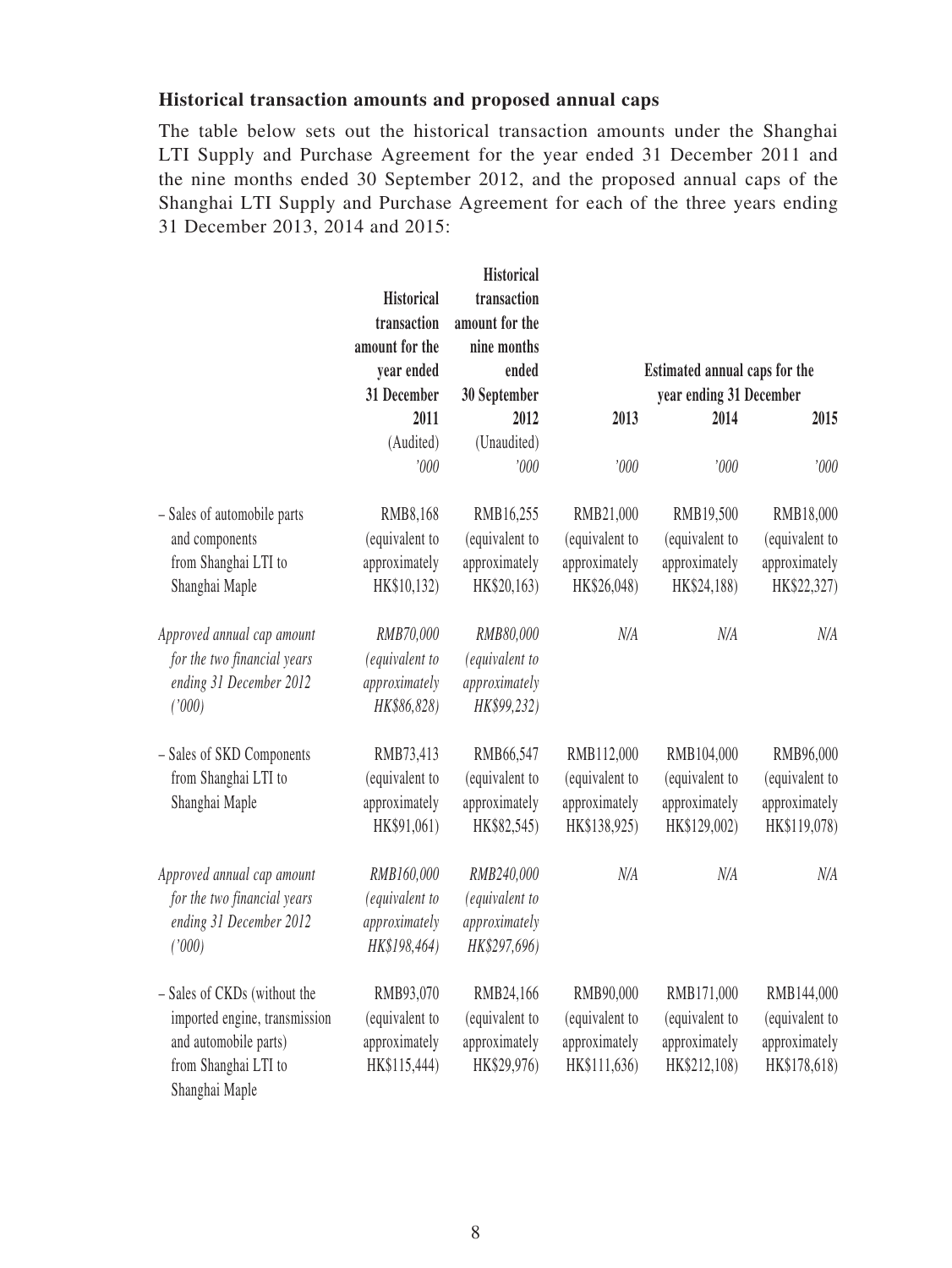|                                                                                                | <b>Historical</b><br>transaction<br>amount for the<br>year ended<br>31 December | <b>Historical</b><br>transaction<br>amount for the<br>nine months<br>ended<br>30 September |                                                               | Estimated annual caps for the<br>year ending 31 December      |                                                               |
|------------------------------------------------------------------------------------------------|---------------------------------------------------------------------------------|--------------------------------------------------------------------------------------------|---------------------------------------------------------------|---------------------------------------------------------------|---------------------------------------------------------------|
|                                                                                                | 2011                                                                            | 2012                                                                                       | 2013                                                          | 2014                                                          | 2015                                                          |
|                                                                                                | (Audited)                                                                       | (Unaudited)                                                                                |                                                               |                                                               |                                                               |
|                                                                                                | '000                                                                            | '000                                                                                       | 000'                                                          | 000'                                                          | 000'                                                          |
| Approved annual cap amount<br>for the two financial years<br>ending 31 December 2012<br>('000) | RMB1,721,172<br><i>(equivalent to</i><br>approximately<br>HK\$2,134,942)        | RMB2,226,959<br>(equivalent to<br>approximately<br>HK\$2,762,320)                          | N/A                                                           | N/A                                                           | N/A                                                           |
| Total:                                                                                         | RMB174,651<br>(equivalent to<br>approximately<br>HK\$216,637)                   | RMB106,968<br>(equivalent to<br>approximately<br>HK\$132,684)                              | RMB223,000<br>(equivalent to<br>approximately<br>HK\$276,609) | RMB294,500<br>(equivalent to<br>approximately<br>HK\$365,298) | RMB258,000<br>(equivalent to<br>approximately<br>HK\$320,023) |

The above proposed annual caps for the Shanghai LTI Supply and Purchase Agreement have been determined by the Directors with reference to projected units of sedan to be sold and the estimated selling price per sedan, based on the sales budget of Shanghai LTI. The Directors have also considered the scale of operation of the Shanghai LTI in determining the annual caps.

Rule 14A.35(1) of the Listing Rules provides, in relation to continuing connected transactions not falling under Rule 14A.33 of the Listing Rules, that where under special circumstances the nature of the transaction requires the agreement to be of a duration longer than three (3) years, the independent financial adviser to the Company will be required to explain why a longer period for the agreement is required and to confirm that it is normal business practice for agreements of such type to be of such duration. Quam Capital opined in the Company's circular dated 14 December 2009 that it is normal business practice for agreements like the Shanghai LTI Supply and Purchase Agreement to have a term longer than three years, and the Shanghai LTI Supply and Purchase Agreement was approved by the then Independent Shareholders at the extraordinary general meeting of the Company held on 31 December 2009.

The Directors (including the independent non-executive Directors) are of the view that the annual caps under the Shanghai LTI Supply and Purchase Agreement for the three years ending 31 December 2013, 2014 and 2015 were determined under normal commercial terms with reference to the projected number of units of sedan to be sold and are fair and reasonable and are in the interests of the Company and the Shareholders as a whole.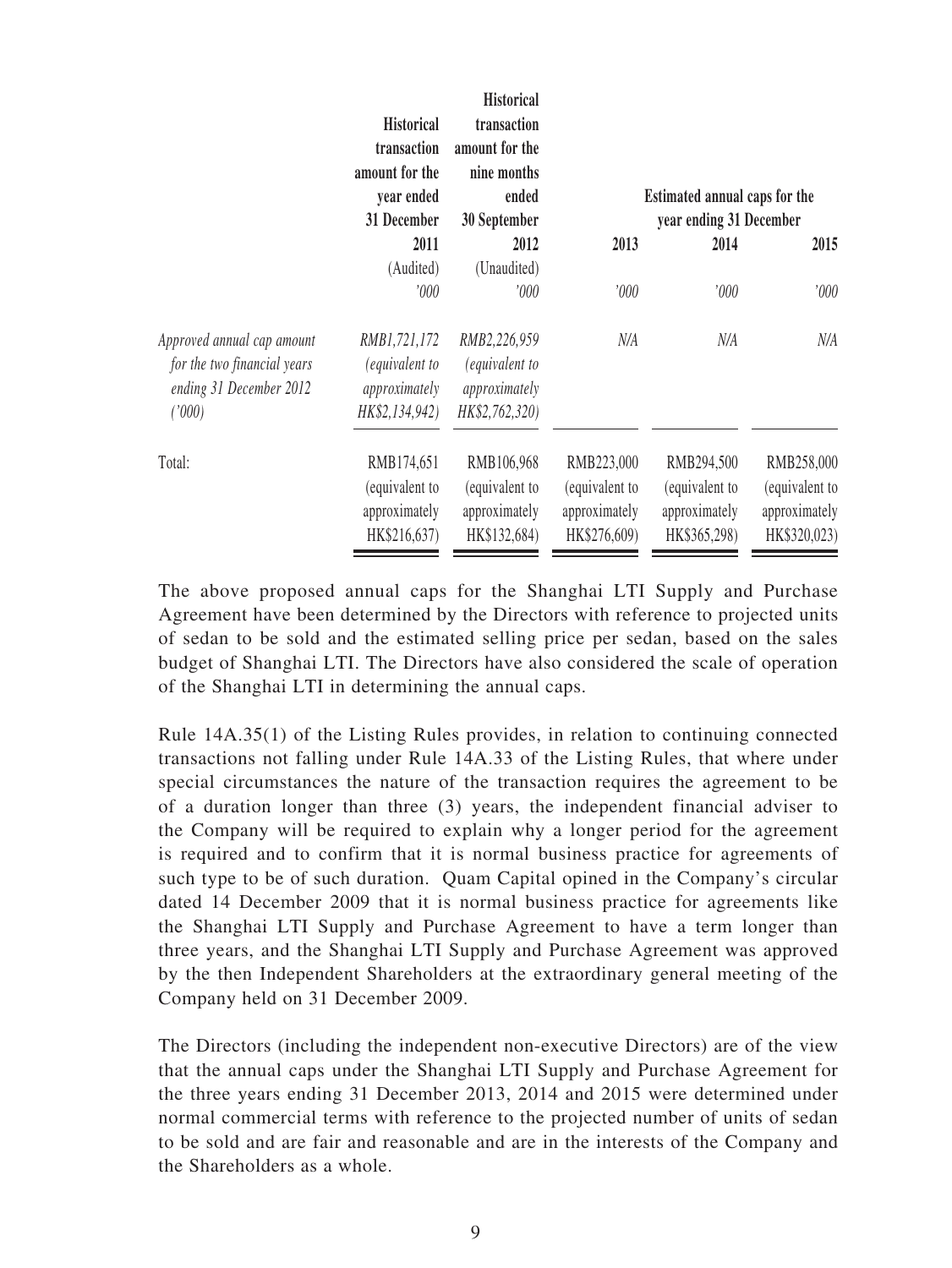## **(III) Lease Agreement**

| Date:           | 16 November 2012                                                                                                                                                                                                                                                                                                                                                                                                                                            |
|-----------------|-------------------------------------------------------------------------------------------------------------------------------------------------------------------------------------------------------------------------------------------------------------------------------------------------------------------------------------------------------------------------------------------------------------------------------------------------------------|
| Parties:        | The Company;<br>Geely Holding; and<br>Zhejiang Automotive Vocational and Technical College                                                                                                                                                                                                                                                                                                                                                                  |
|                 | Each of Geely Holding and Zhejiang Automotive Vocational<br>and Technical College is a connected person of the Company<br>for the purpose of the Listing Rules by virtue of the fact that<br>each of them is wholly-owned by Mr. Li and his associates,<br>and Mr. Li is an executive Director and a substantial<br>shareholder holding approximately 50.10% interest in the<br>issued share capital of the Company as at the date of this<br>announcement. |
| Subject matter: | Pursuant to the Lease Agreement, the Group agreed to lease<br>the Properties to the Geely Holding Group and Zhejiang<br>Automotive Vocational and Technical College.                                                                                                                                                                                                                                                                                        |
| Pricing basis:  | The rent payable for the lands and buildings on the<br>Properties for each month will be between RMB5 and<br>RMB12 per square meter, which represents the market rental<br>charge for adjacent lands and buildings in the property<br>market.                                                                                                                                                                                                               |
| Term:           | From 1 January 2013 to 31 December 2015.                                                                                                                                                                                                                                                                                                                                                                                                                    |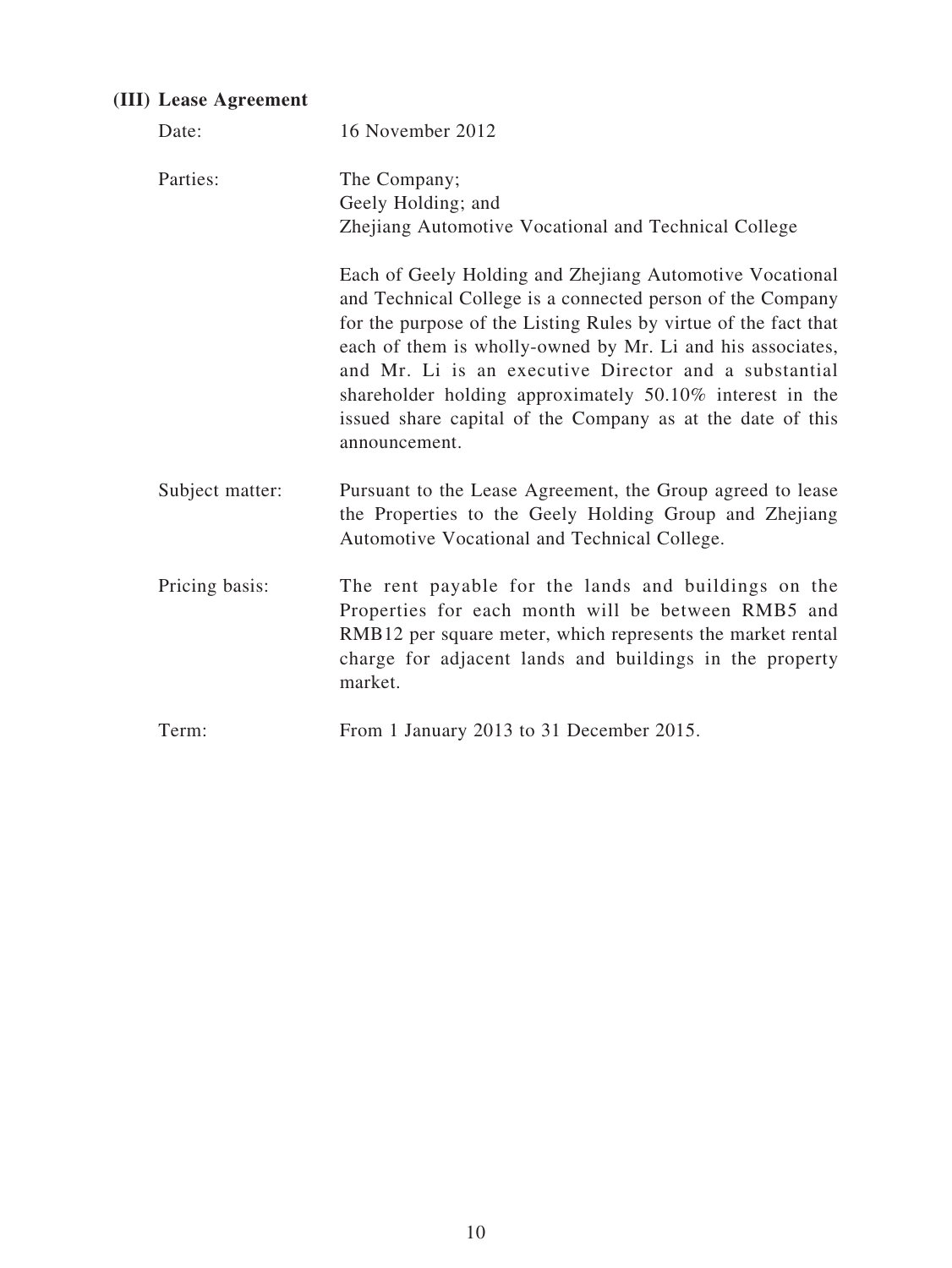#### **Historical transaction amounts and proposed annual caps**

The Company and Geely Holding entered into the Existing Lease Agreement on 27 November 2009 pursuant to which the Company agreed to lease some properties located in the PRC to the Geely Holding Group and Zhejiang Automotive Vocational and Technical College. The Existing Lease Agreement has an original term commencing from 1 January 2010 to 31 December 2012.

The table below sets out the historical transaction amounts of the Existing Lease Agreement for the year ended 31 December 2011 and the nine months ended 30 September 2012, and the proposed annual caps for the rental payable by the Geely Holding Group and Zhejiang Automotive Vocational and Technical College to the Group for each of the three years ending 31 December 2013, 2014 and 2015:

| <b>Historical</b>           |                | <b>Historical</b> |                |                               |                |
|-----------------------------|----------------|-------------------|----------------|-------------------------------|----------------|
|                             | transaction    | transaction       |                |                               |                |
|                             | amount         | amount for the    |                |                               |                |
|                             | for the        | nine months       |                |                               |                |
|                             | vear ended     | ended             |                | Estimated annual caps for the |                |
|                             | 31 December    | 30 September      |                | year ending 31 December       |                |
|                             | 2011           | 2012              | 2013           | 2014                          | 2015           |
|                             | (Audited)      | (Unaudited)       |                |                               |                |
|                             | '000           | '000              | '000           | 000'                          | 000'           |
| Rental payable              | RMB9,215       | RMB7,393          | RMB8,742       | RMB8,127                      | RMB8,127       |
| by the Geely Holding Group  | (equivalent to | (equivalent to    | (equivalent to | (equivalent to                | (equivalent to |
| and Zhejiang Automotive     | approximately  | approximately     | approximately  | approximately                 | approximately  |
| Vocational and              | HK\$11,430)    | HK\$9,170)        | HK\$10,844)    | HK\$10,081)                   | HK\$10,081)    |
| <b>Technical College</b>    |                |                   |                |                               |                |
| Approved annual cap amount  | RMB10,194      | RMB10,194         | N/A            | N/A                           | N/A            |
| for the two financial years | equivalent to  | (equivalent to    |                |                               |                |
| ending 31 December 2012     | approximately  | approximately     |                |                               |                |
| (1000)                      | HK\$12,645)    | HK\$12,645)       |                |                               |                |

The above proposed annual caps for the rental payable by the Geely Holding Group and Zhejiang Automotive Vocational and Technical College to the Group have been determined by the Directors with reference to the rental charge for adjacent lands and buildings in the local property market and the imported molding equipment situated in the Group's premises for the process manufacturing services under the Services Agreement. The Directors (including the independent nonexecutive Directors) are of the view that the terms of the Lease Agreement, including its annual caps, are fair and reasonable and are in the interests of the Company and the Shareholders as a whole.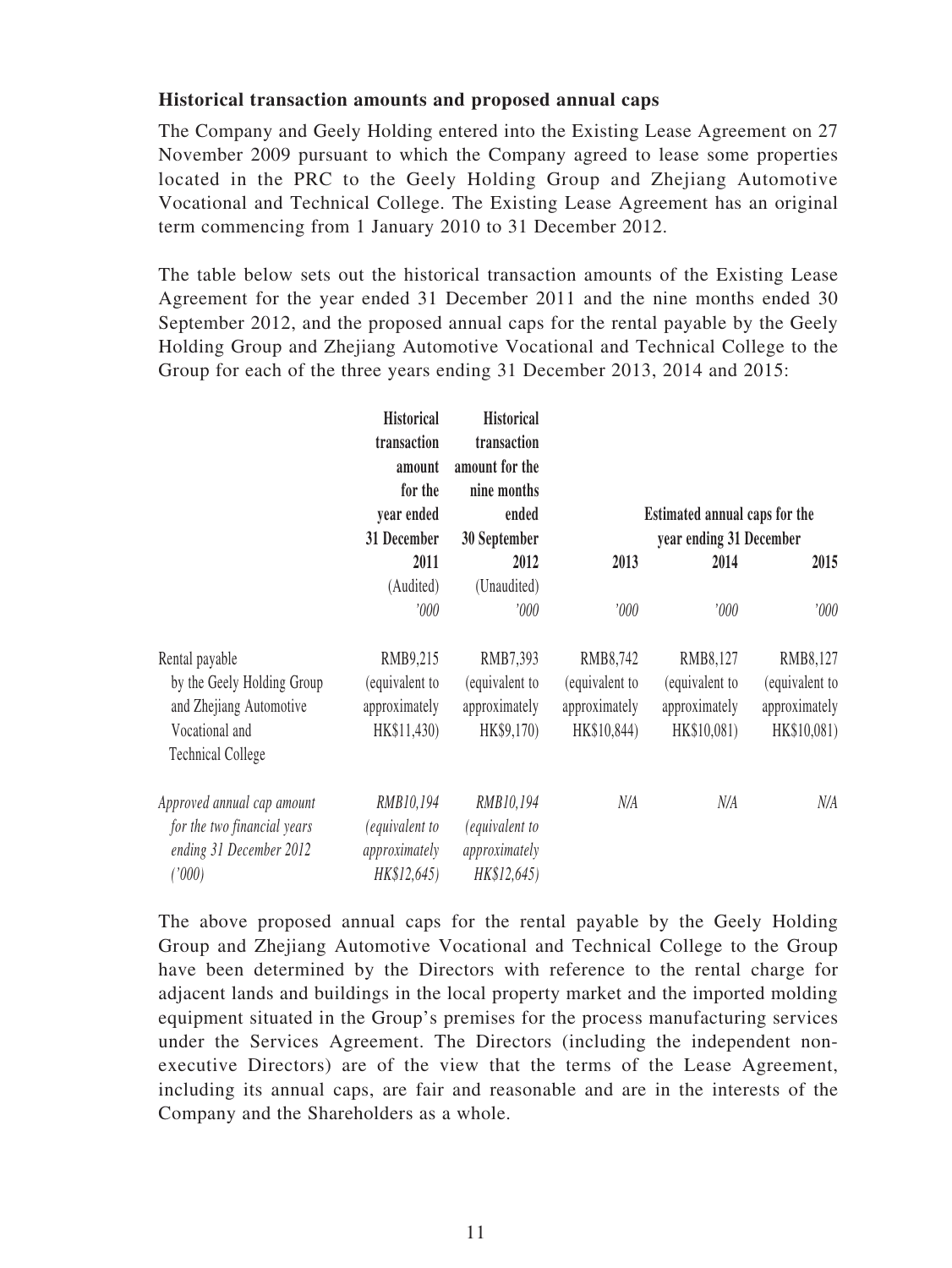#### **NON-EXEMPTED CONTINUING CONNECTED TRANSACTIONS**

The following Non-exempted Continuing Connected Transactions are subject to the reporting, annual review, announcement and Independent Shareholders' approval requirements under Chapter 14A of the Listing Rules.

The Services Agreement was signed on 27 November 2009 and has a term from 1 January 2010 to 31 December 2020. The information below sets out, amongst others, the annual caps for the Services Agreement from 1 January 2013 to 31 December 2015.

The Company entered into the Loan Guarantee Agreement on 16 November 2012 to renew the Existing Loan Guarantee Agreement, which will expire on 31 December 2012.

#### **(I) Services Agreement**

Date: 27 November 2009

Parties: The Company; and Geely Holding

> Geely Holding is a connected person of the Company for the purpose of the Listing Rules by virtue of the fact that Geely Holding is wholly-owned by Mr. Li and his associates, and Mr. Li is an executive Director and a substantial shareholder holding approximately 50.10% interest in the issued share capital of the Company as at the date of this announcement.

Term: From 1 January 2010 to 31 December 2020.

The Company will, in compliance with the Listing Rules, make further announcement and obtain approvals from Independent Shareholders (if necessary) in relation to the annual caps as and when necessary.

The Services Agreement was approved by the then Independent Shareholders at the extraordinary general meeting of the Company held on 31 December 2009. The purpose of this announcement is to announce the annual caps of this agreement for the three years ending 31 December 2013, 2014 and 2015 pursuant to Chapter 14A of the Listing Rules.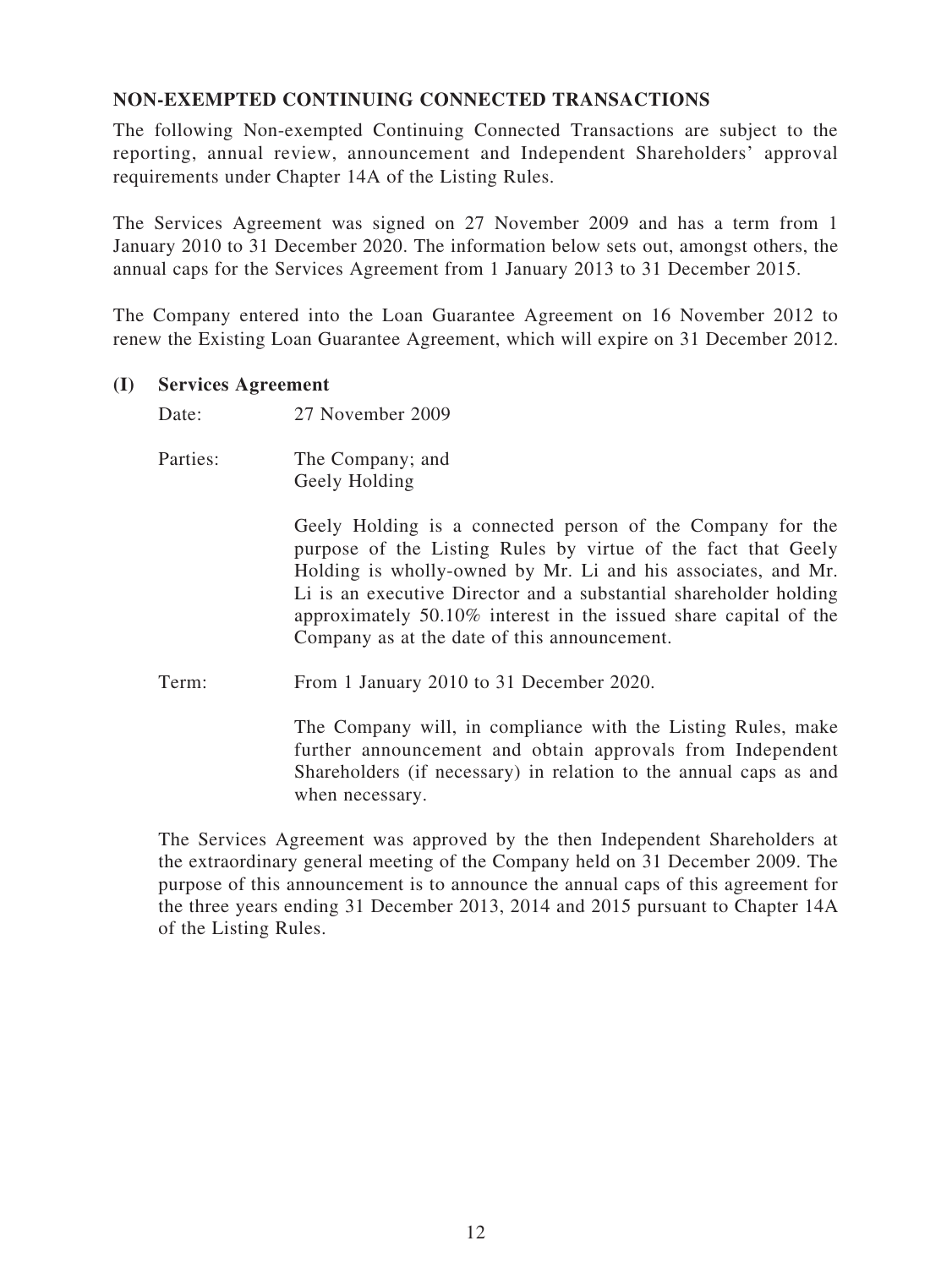- *(i) Sales of CKDs and Sedan Tool Kits from the Group to the Geely Holding Group*
	- Subject matter: Pursuant to the Services Agreement, the Group agreed to supply to the Geely Holding Group, CKDs and Sedan Tool Kits in accordance with the product specifications set out in the Services Agreement. During the course of the Services Agreement, the Geely Holding Group may request additional services other than the aforesaid services from the Group. The additional services, subject to the Group's ability in providing the requested services to be based on normal commercial terms to be determined by the parties to the Services Agreement on an arm's length basis and in compliance with the Listing Rules, will be related to services that might occur in the process of manufacturing CKDs and Sedan Tool Kits for new models in the future.
	- Pricing basis: Pursuant to the Services Agreement, the CKDs, depending on the specifications and models, will be sold to the Geely Holding Group based on the selling price of the sedans to end customers, less distribution costs, costs of Sedan Tool Kits, the PRC taxes, mainly the consumption tax, and costs of other necessary and reasonable expenses. The Sedan Tool Kits to be supplied by the Group to the Geely Holding Group will be based on the cost of the Sedan Tool Kits to the Group. Such pricing basis pursuant to the Services Agreement was determined by the parties on normal commercial terms, as the Sedan Tool Kits will be sold back to the Group for distribution to the end customers.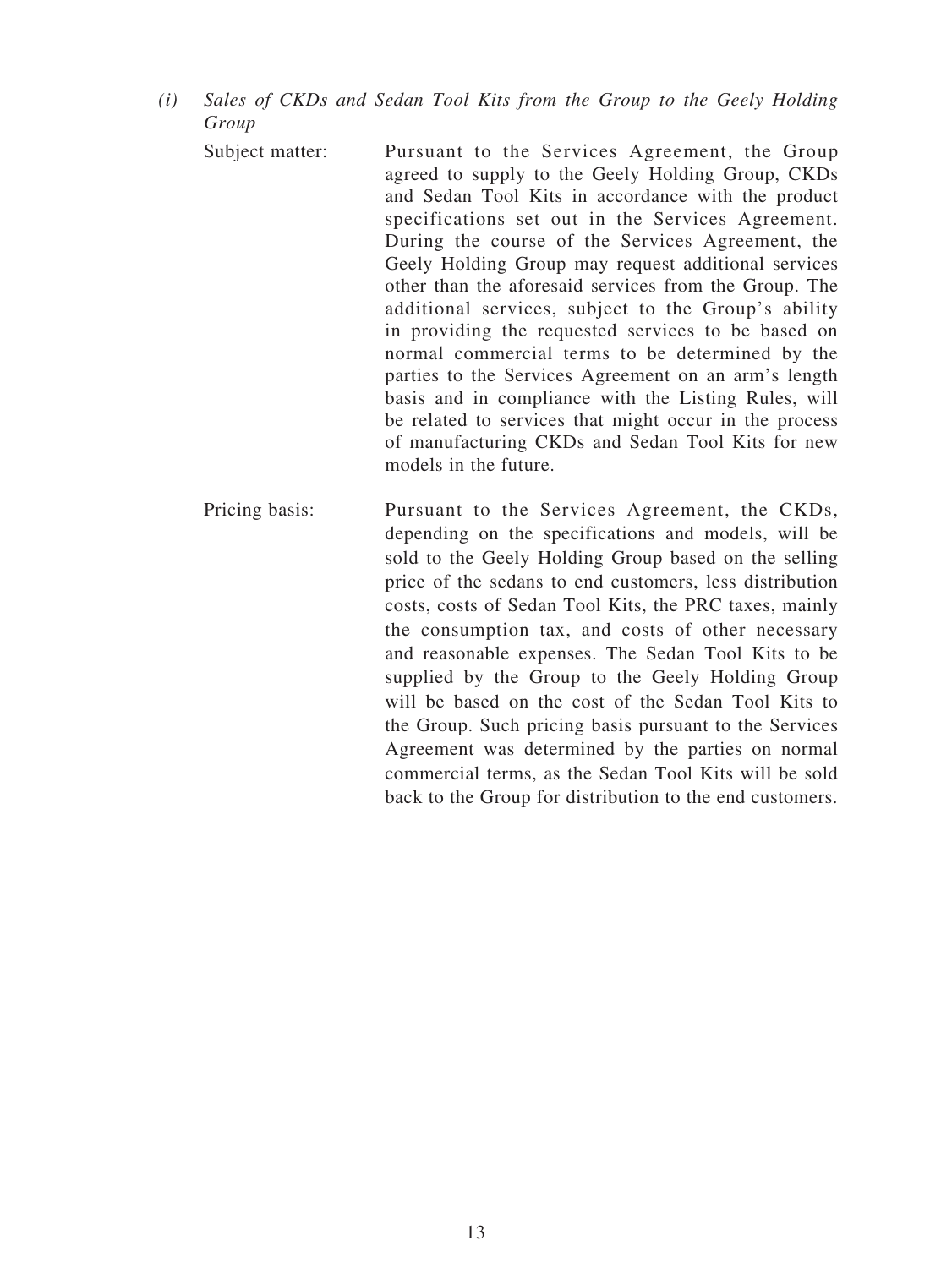#### **Historical transaction amounts and proposed annual caps**

The table below sets out the historical transaction amounts for the year ended 31 December 2011 and the nine months ended 30 September 2012, and the proposed annual caps for the sales of CKDs and Sedan Tool Kits pursuant to the Services Agreement for each of the three years ending 31 December 2013, 2014 and 2015:

|                             | <b>Historical</b><br>transaction<br>amount<br>for the | <b>Historical</b><br>transaction<br>amount for the<br>nine months |                 |                               |                 |
|-----------------------------|-------------------------------------------------------|-------------------------------------------------------------------|-----------------|-------------------------------|-----------------|
|                             | year ended                                            | ended                                                             |                 | Estimated annual caps for the |                 |
|                             | 31 December                                           | 30 September                                                      |                 | year ending 31 December       |                 |
|                             | 2011                                                  | 2012                                                              | 2013            | 2014                          | 2015            |
|                             | (Audited)                                             | (Unaudited)                                                       |                 |                               |                 |
|                             | '000                                                  | '000                                                              | '000            | '000                          | '000            |
| Sales of CKDs               | RMB17,664,644                                         | RMB14,122,896                                                     | RMB41,181,857   | RMB50,709,816                 | RMB67,807,905   |
|                             | (equivalent to                                        | (equivalent to                                                    | (equivalent to  | (equivalent to                | (equivalent to  |
|                             | approximately                                         | approximately                                                     | approximately   | approximately                 | approximately   |
|                             | HK\$21,911,224)                                       | HK\$17,518,040)                                                   | HK\$51,081,975) | HK\$62,900,456)               | HK\$84,108,925) |
| Approved annual cap amount  | RMB34,097,304                                         | RMB46,942,998                                                     | N/A             | N/A                           | $N\!/\!A$       |
| for the two financial years | (equivalent to                                        | (equivalent to                                                    |                 |                               |                 |
| ending 31 December 2012     | approximately                                         | approximately                                                     |                 |                               |                 |
| (1000)                      | HK\$42,294,296)                                       | HK\$58,228,095)                                                   |                 |                               |                 |
| Sales of Sedan Tool Kits    | RMB11,583                                             | RMB1,911                                                          | RMB13,018       | RMB16,194                     | RMB20,063       |
|                             | (equivalent to                                        | (equivalent to                                                    | (equivalent to  | (equivalent to                | (equivalent to  |
|                             | approximately                                         | approximately                                                     | approximately   | approximately                 | approximately   |
|                             | HK\$14,368)                                           | HK\$2,370)                                                        | HK\$16,148)     | HK\$20,087)                   | HK\$24,886)     |
| Approved annual cap amount  | RMB35,370                                             | RMB47,475                                                         | N/A             | N/A                           | $N\!/\!A$       |
| for the two financial years | (equivalent to                                        | (equivalent to                                                    |                 |                               |                 |
| ending 31 December 2012     | approximately                                         | approximately                                                     |                 |                               |                 |
| ('000)                      | HK\$43,873)                                           | HK\$58,888)                                                       |                 |                               |                 |
| Total:                      | RMB17,676,227                                         | RMB14,124,807                                                     | RMB41,194,875   | RMB50,726,010                 | RMB67,827,968   |
|                             | (equivalent to                                        | (equivalent to                                                    | (equivalent to  | (equivalent to                | (equivalent to  |
|                             | approximately                                         | approximately                                                     | approximately   | approximately                 | approximately   |
|                             | HK\$21,925,592)                                       | HK\$17,520,410)                                                   | HK\$51,098,123) | HK\$62,920,543)               | HK\$84,133,811) |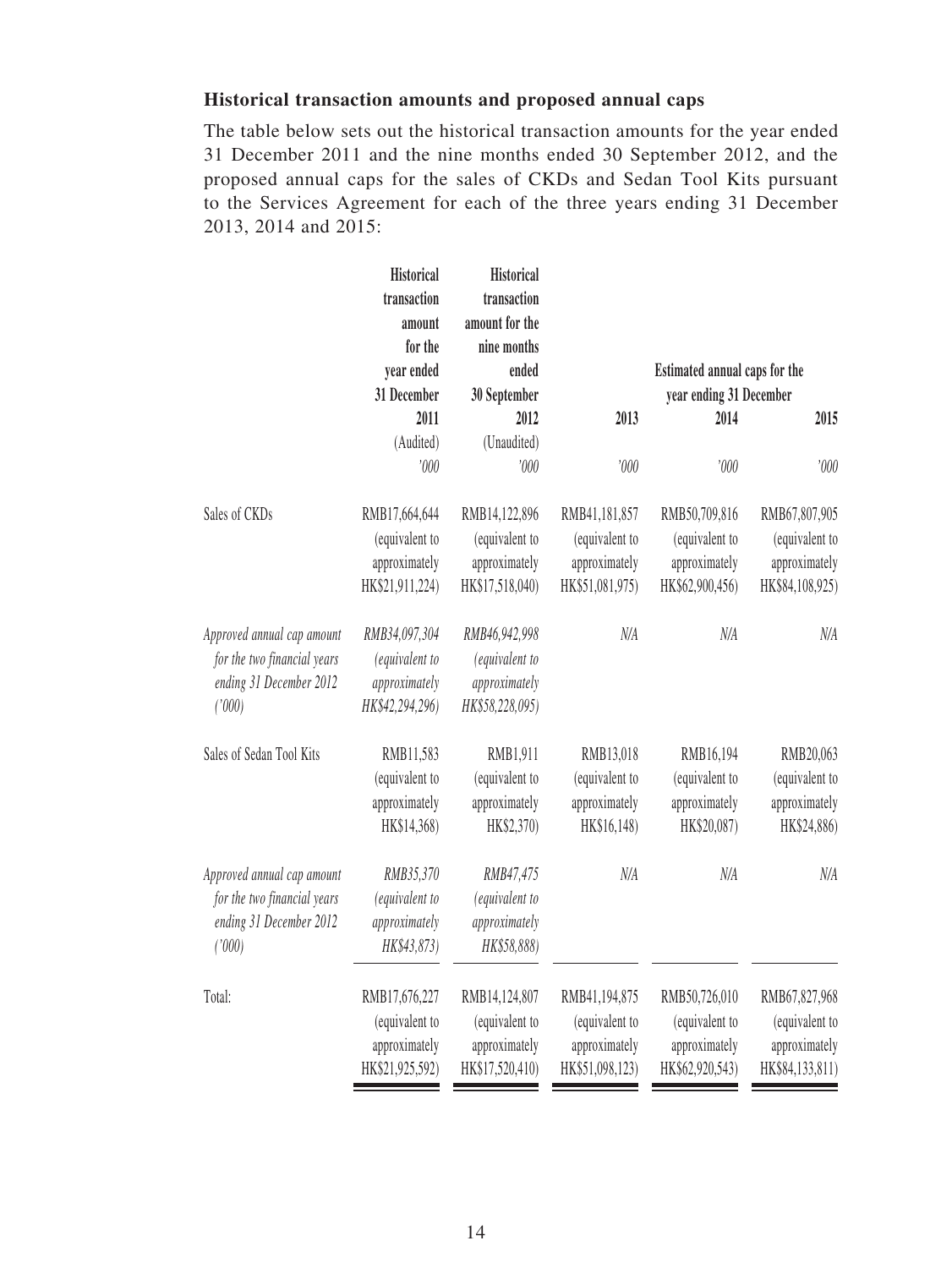The proposed annual caps above for the purchases of CKDs by the Geely Holding Group from the Group have been determined by the Directors with reference to the historical transaction amounts; the projected number of units of sedan to be sold based on the sales budget of the Group, the number of new models to be introduced to the market and the estimated selling price per sedan, less the distribution costs, estimated unit cost of Sedan Tool Kits, the PRC taxes, mainly the consumption tax per sedan, and the estimated costs of other necessary and reasonable expenses.

The proposed annual caps above for the purchases of Sedan Tool Kits by the Geely Holding Group from the Group have been determined by the Directors with reference to the historical transaction amounts; the projected number of units of sedan to be sold based on the sales budget of the Group; and the estimated unit cost of Sedan Tool Kits to the Group.

- *(ii) Sales of CBUs, automobile parts and components; and provision of process manufacturing services from the Geely Holding Group to the Group*
	- Subject matter: Pursuant to the Services Agreement, the Geely Holding Group agreed to sell to the Group the CBUs, automobile parts and components; and provide process manufacturing services to the Group in accordance with the product and service specifications set out in the Services Agreement.
	- Pricing basis: Pursuant to the Services Agreement, the CBUs, depending on the models, will be sold to the Group based on the selling price of the sedans to end customers, less distribution costs. The automobile parts and components to be supplied by the Geely Holding Group will be based on the original purchase cost plus the relevant procurement cost(s), being the actual cost(s) incurred in the procurement process by the Geely Holding Group. With regard to the process manufacturing services, the fee to be charged by the Geely Holding Group will be based on the annual linear depreciation of the value of the imported molding equipment plus the actual cost incurred by Geely Holding Group for the process manufacturing services. Such pricing basis pursuant to the Services Agreement was determined by the parties on an arm's length basis.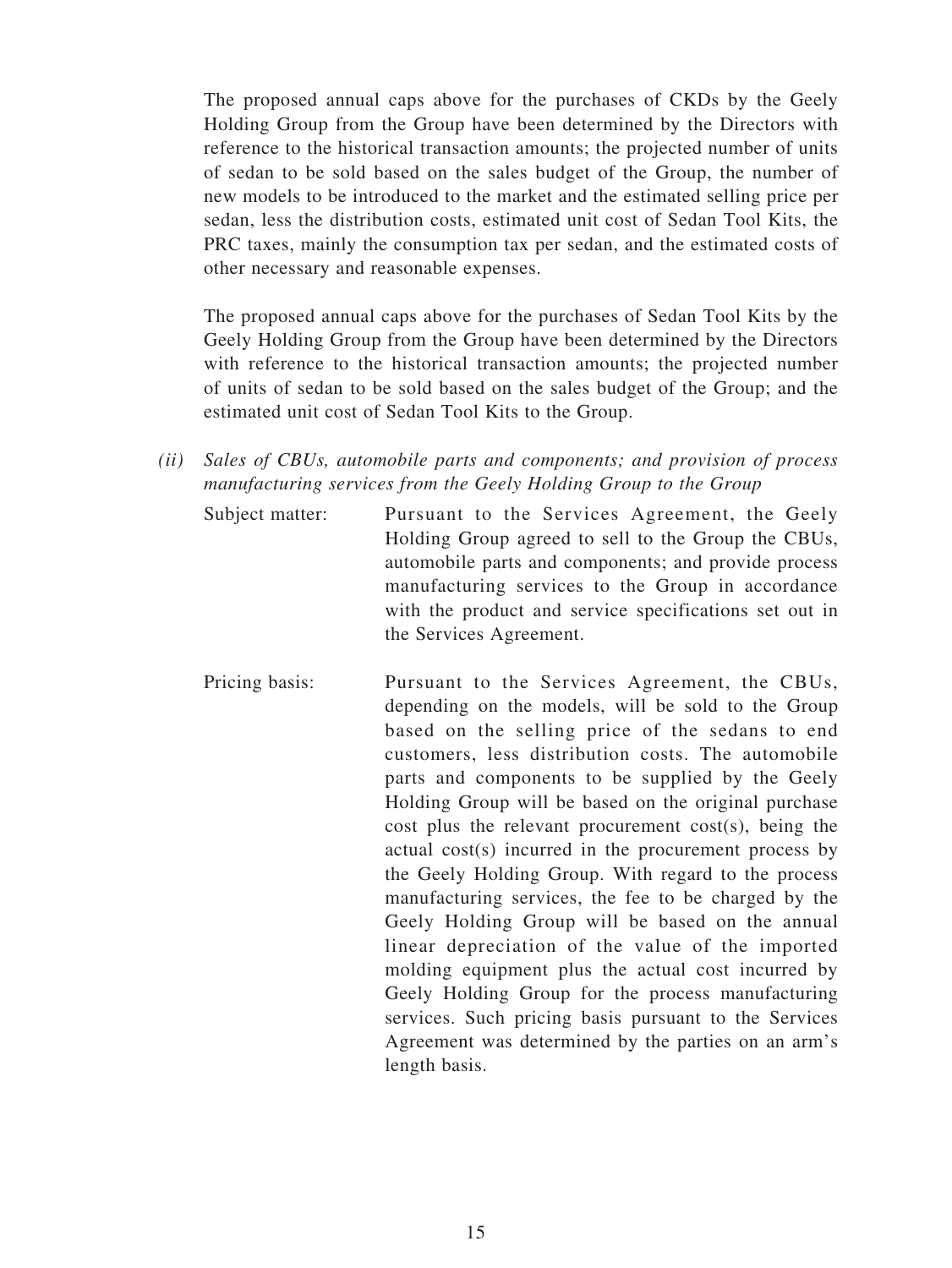#### **Historical transaction amounts and proposed annual caps**

The table below sets out the historical transaction amounts for the year ended 31 December 2011 and the nine months ended 30 September 2012, and the proposed annual caps for the purchases of CBUs, automobile parts and components, and the process manufacturing services fees pursuant to the Services Agreement for each of the three years ending 31 December 2013, 2014 and 2015:

|                             | <b>Historical</b> | <b>Historical</b> |                 |                               |                 |  |
|-----------------------------|-------------------|-------------------|-----------------|-------------------------------|-----------------|--|
|                             | transaction       | transaction       |                 |                               |                 |  |
|                             | amount            | amount for the    |                 |                               |                 |  |
|                             | for the           | nine months       |                 |                               |                 |  |
|                             | year ended        | ended             |                 | Estimated annual caps for the |                 |  |
|                             | 31 December       | 30 September      |                 | year ending 31 December       |                 |  |
|                             | 2011              | 2012              | 2013            | 2014                          | 2015            |  |
|                             | (Audited)         | (Unaudited)       |                 |                               |                 |  |
|                             | 000'              | 000'              | '000            | '000                          | '000            |  |
| Purchases                   | RMB18,366,832     | RMB14,673,414     | RMB43,725,703   | RMB53,988,349                 | RMB72,628,051   |  |
| of CBUs                     | (equivalent to    | (equivalent to    | (equivalent to  | (equivalent to                | (equivalent to  |  |
|                             | approximately     | approximately     | approximately   | approximately                 | approximately   |  |
|                             | HK\$22,782,218)   | HK\$18,200,903)   | HK\$54,237,362) | HK\$66,967,148)               | HK\$90,087,834) |  |
| Approved annual cap amount  | RMB36,905,446     | RMB50,473,652     | N/A             | N/A                           | N/A             |  |
| for the two financial years | (equivalent to    | (equivalent to    |                 |                               |                 |  |
| ending 31 December 2012     | approximately     | approximately     |                 |                               |                 |  |
| (1000)                      | HK\$45,777,515)   | HK\$62,607,518)   |                 |                               |                 |  |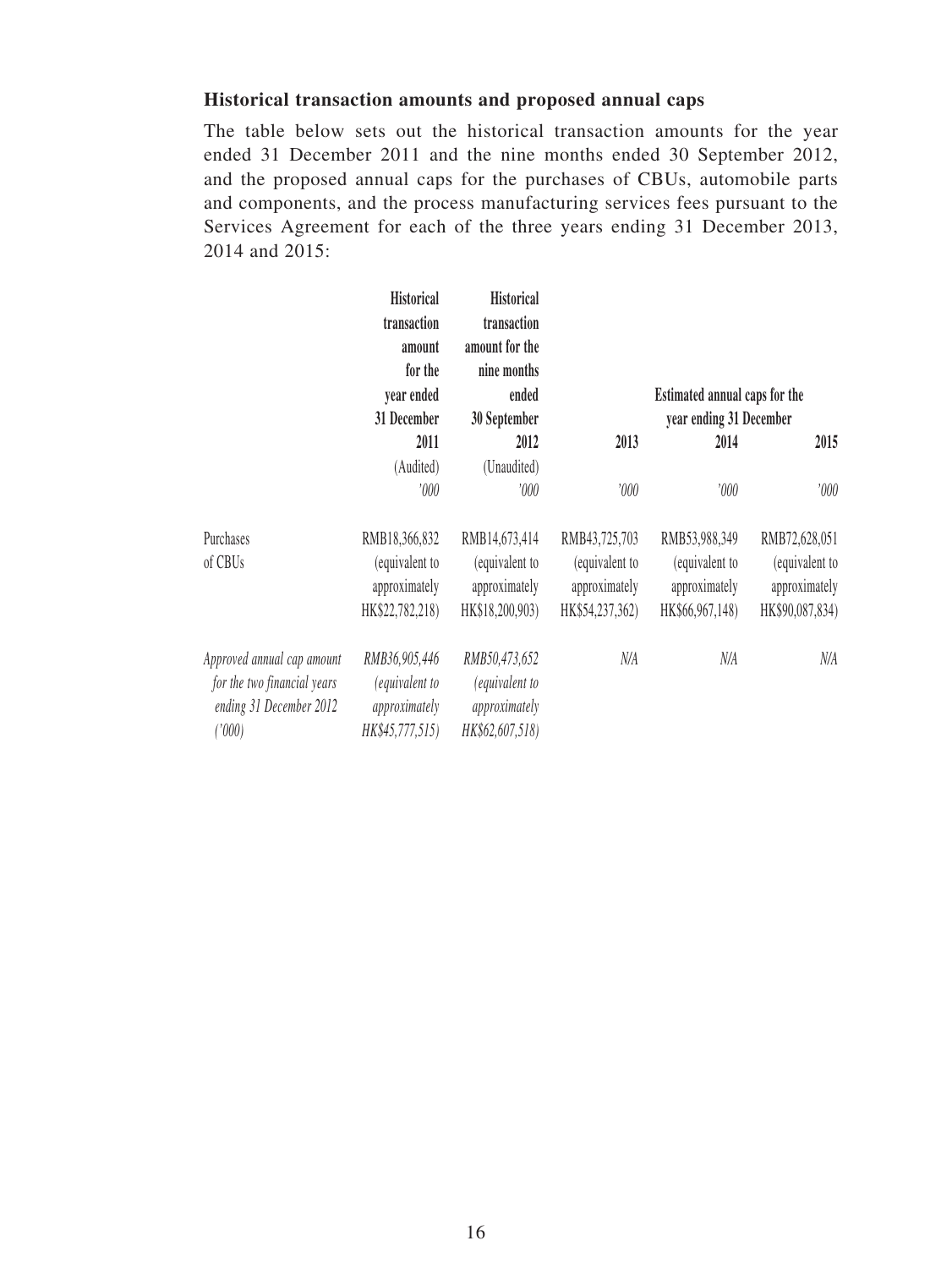|                             | <b>Historical</b><br>transaction<br>amount<br>for the<br>year ended | <b>Historical</b><br>transaction<br>amount for the<br>nine months<br>ended |                 | Estimated annual caps for the |                  |
|-----------------------------|---------------------------------------------------------------------|----------------------------------------------------------------------------|-----------------|-------------------------------|------------------|
|                             | 31 December                                                         | 30 September                                                               |                 | year ending 31 December       |                  |
|                             | 2011                                                                | 2012                                                                       | 2013            | 2014                          | 2015             |
|                             | (Audited)                                                           | (Unaudited)                                                                |                 |                               |                  |
|                             | '000                                                                | '000                                                                       | '000            | '000                          | '000             |
| Purchases of automobile     | RMB5,970,401                                                        | RMB4,451,716                                                               | RMB8,179,652    | RMB10,242,973                 | RMB13,557,739    |
| parts and components        | (equivalent to                                                      | (equivalent to                                                             | (equivalent to  | (equivalent to                | (equivalent to   |
|                             | approximately                                                       | approximately                                                              | approximately   | approximately                 | approximately    |
|                             | HK\$7,405,685)                                                      | HK\$5,521,909)                                                             | HK\$10,146,040) | HK\$12,705,384)               | HK\$16,817,019)  |
| Approved annual cap amount  | RMB11,746,054                                                       | RMB8,904,623                                                               | N/A             | N/A                           | N/A              |
| for the two financial years | (equivalent to                                                      | (equivalent to                                                             |                 |                               |                  |
| ending 31 December 2012     | approximately                                                       | approximately                                                              |                 |                               |                  |
| ('000)                      | HK\$14,569,805)                                                     | HK\$11,045,294)                                                            |                 |                               |                  |
| Process manufacturing       | RMB102,241                                                          | RMB48,641                                                                  | RMB84,900       | RMB60,100                     | RMB99,533        |
| services fees               | (equivalent to                                                      | (equivalent to                                                             | (equivalent to  | (equivalent to                | (equivalent to   |
|                             | approximately                                                       | approximately                                                              | approximately   | approximately                 | approximately    |
|                             | HK\$126,820)                                                        | HK\$60,334)                                                                | HK\$105,310)    | HK\$74,548)                   | HK\$123,461)     |
| Approved annual cap amount  | RMB130,202                                                          | RMB113,455                                                                 | N/A             | N/A                           | N/A              |
| for the two financial years | (equivalent to                                                      | (equivalent to                                                             |                 |                               |                  |
| ending 31 December 2012     | approximately                                                       | approximately                                                              |                 |                               |                  |
| ('000)                      | HK\$161,503)                                                        | HK\$140,730)                                                               |                 |                               |                  |
| Total:                      | RMB24,439,474                                                       | RMB19,173,771                                                              | RMB51,990,255   | RMB64,291,422                 | RMB86,285,323    |
|                             | (equivalent to                                                      | (equivalent to                                                             | (equivalent to  | (equivalent to                | (equivalent to   |
|                             | approximately                                                       | approximately                                                              | approximately   | approximately                 | approximately    |
|                             | HK\$30,314,723)                                                     | HK\$23,783,146)                                                            | HK\$64,488,712) | HK\$79,747,080)               | HK\$107,028,314) |

It is noted that the historical transaction amounts for the year ended 31 December 2011 and for the nine months ended 30 September 2012 were within the annual caps of the Services Agreement as approved by the then Independent Shareholders at the extraordinary general meeting of the Company held on 31 December 2009.

The above proposed annual caps for the purchases of CBUs by the Group from the Geely Holding Group have been determined by the Directors with reference to the historical transaction amounts; the projected number of units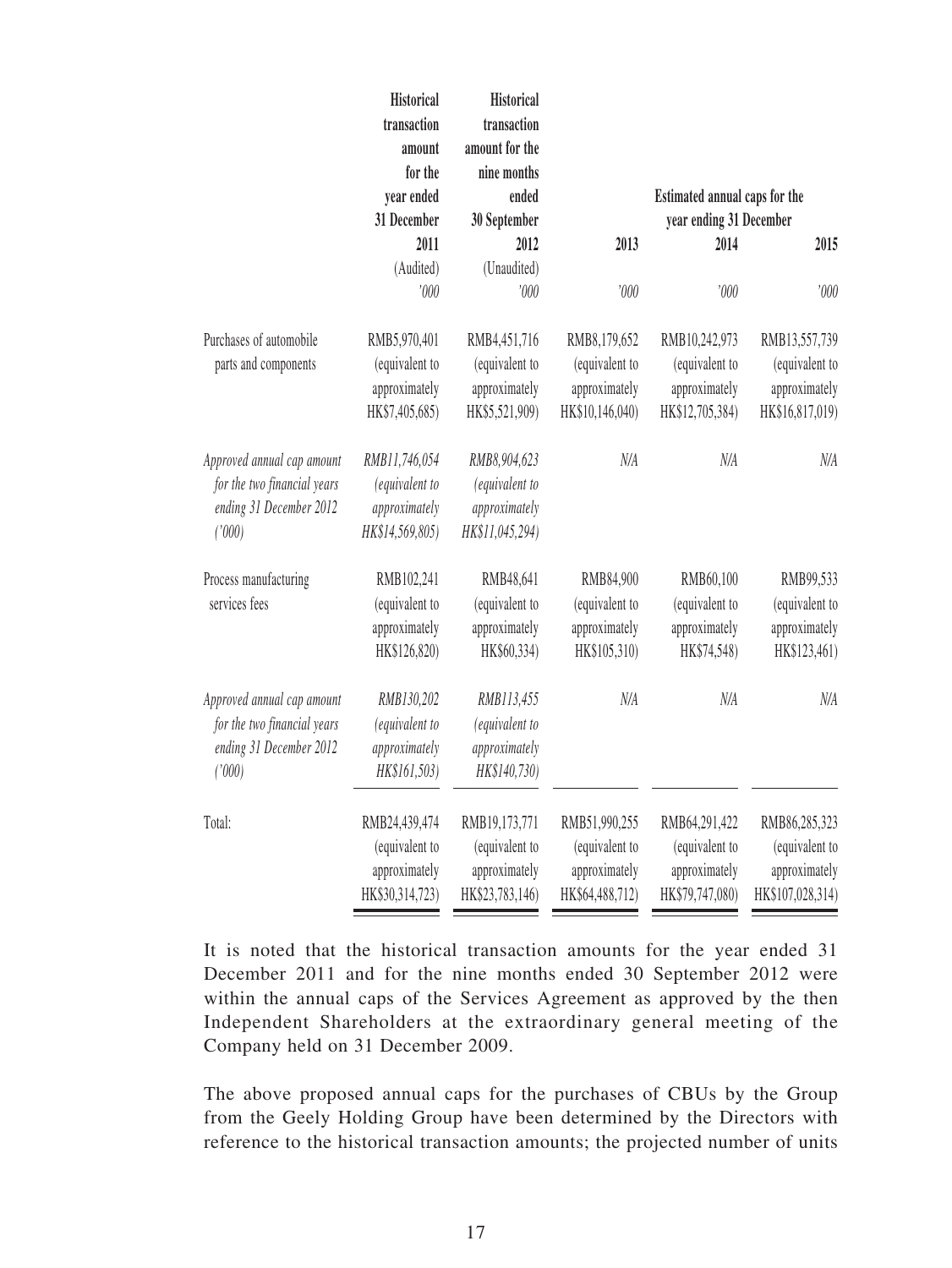of sedan to be sold based on the sales budget of the Group; the number of new models to be introduced to the market and the estimated selling price per sedan, less distribution costs per sedan.

The proposed annual caps for the purchases of automobile parts and components by the Group from the Geely Holding Group have been determined by the Directors with reference to the historical transaction amounts and the estimated increase in the purchase amounts of automobile parts and components sourced from the Geely Holding Group as a result of the estimated increase in projected number of units of sedan to be sold based on the sales budget of the Group.

The proposed annual caps for the process manufacturing services fees charged by the Geely Holding Group have been determined by the Directors with reference to the estimated cost of imported molding equipment required for process manufacturing services, the estimated cost incurred for the process manufacturing services, including the associated lease payments incurred by the Geely Holding Group given that the process manufacturing services are requested by the Group, and the annual depreciation rate for the molding equipment which is consistent with the accounting policy of the Group.

The Group is principally engaged in the manufacturing and trading of automobiles, automobile parts and related automobile components in the PRC. As noted in the Company's annual report for the year ended 31 December 2011, the Directors believe that car demand in China will continuously grow steadily in the coming decade, due to China's consistent economy growth, its rising household incomes and its low car ownership with only 1% of the population owning a sedan at present. Also, according to the figures released by the China Association of Automobile Manufacturers, total sales volume of passenger cars in China increased by 2.45% to 18 million units in 2011, surpassing most market expectations. Although fierce competition in China's sedan market remains, the Directors expect growth of China's sedan sales volume to be maintained at around 9% in the coming few years. In the first ten months of 2012, the Group sold 372,547 units of vehicle, achieving 81% of its full year sales volume target of 460,000 units. In particular, the Group's total export sales volume was 82,927 units in the first ten months of 2012, an increase of around 181% over the same period last year. The strong performance in the export markets together with the planned launch of new models, especially the higher-priced sport utility vehicles (SUVs) and multi-purpose vehicles (MPVs), would enable the Group entering into a rapid growth period in the coming years. Accordingly, the Directors estimate the proposed annual caps amounts involved in the sales of CKDs and Sedan Tool Kits, the purchase of CBUs, automobile parts and components and process manufacturing services set out in the Services Agreement will increase significantly.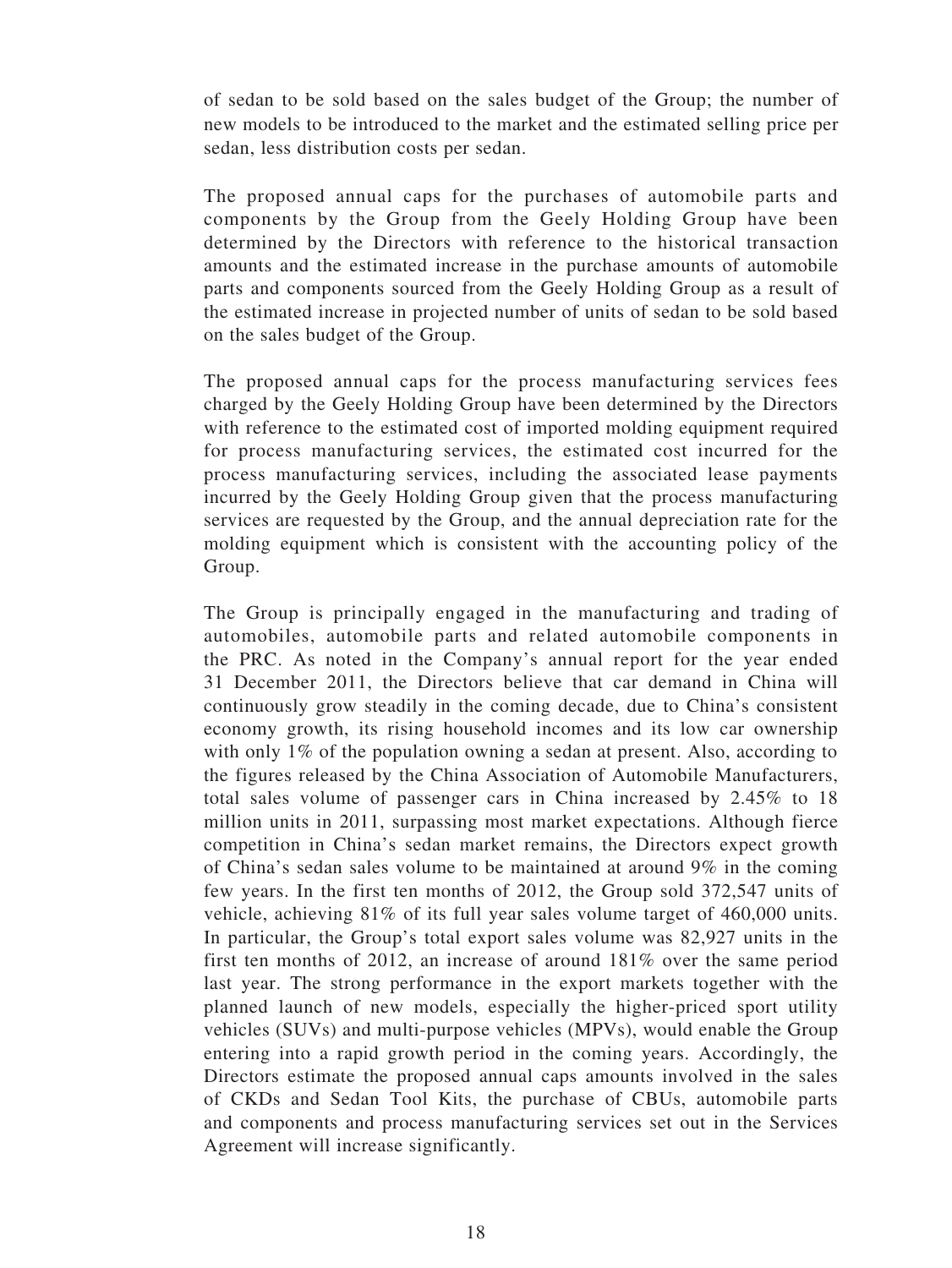Rule 14A.35(1) of the Listing Rules provides, in relation to continuing connected transactions not falling under Rule 14A.33 of the Listing Rules, that where under special circumstances the nature of the transaction requires the agreement to be of a duration longer than three (3) years, the independent financial adviser to the Company will be required to explain why a longer period for the agreement is required and to confirm that it is normal business practice for agreements of such type to be of such duration. Quam Capital opined in the Company's circular dated 14 December 2009 that it is normal business practice for agreements like the Services Agreement to have a term longer than three years. The Services Agreement was approved by the then Independent Shareholders at the extraordinary general meeting of the Company held on 31 December 2009.

The Directors (excluding the independent non-executive Directors whose views will be given after taking into account the advice from the independent financial adviser) are of the view that the relevant annual caps of the Services Agreement for the three years ending 31 December 2013, 2014 and 2015 are fair and reasonable and are in the interests of the Company and the Shareholders as a whole.

#### **(II) Loan Guarantee Agreement**

Date: 16 November 2012

Parties: The Company; and Geely Holding

> Geely Holding is a connected person of the Company for the purpose of the Listing Rules by virtue of the fact that Geely Holding is wholly-owned by Mr. Li and his associates, and Mr. Li is an executive Director and a substantial shareholder holding approximately 50.10% interest in the issued share capital of the Company as at the date of this announcement.

Subject matter: Pursuant to the Loan Guarantee Agreement, the Group agreed to provide guarantees (including the pledge of certain lands, buildings and facilities of the Group) on loans obtained or to be obtained by the Geely Holding Group in relation to the manufacture and research and development of sedans of the Group.

> The Geely Holding Group (i) warrants that the loans will only be utilized for sedan manufacturing and research and development activity relating to the Group; (ii) would obtain consent from the Group prior to any drawdown of the loans; and (iii) agrees to provide counter guarantees on the Guarantees.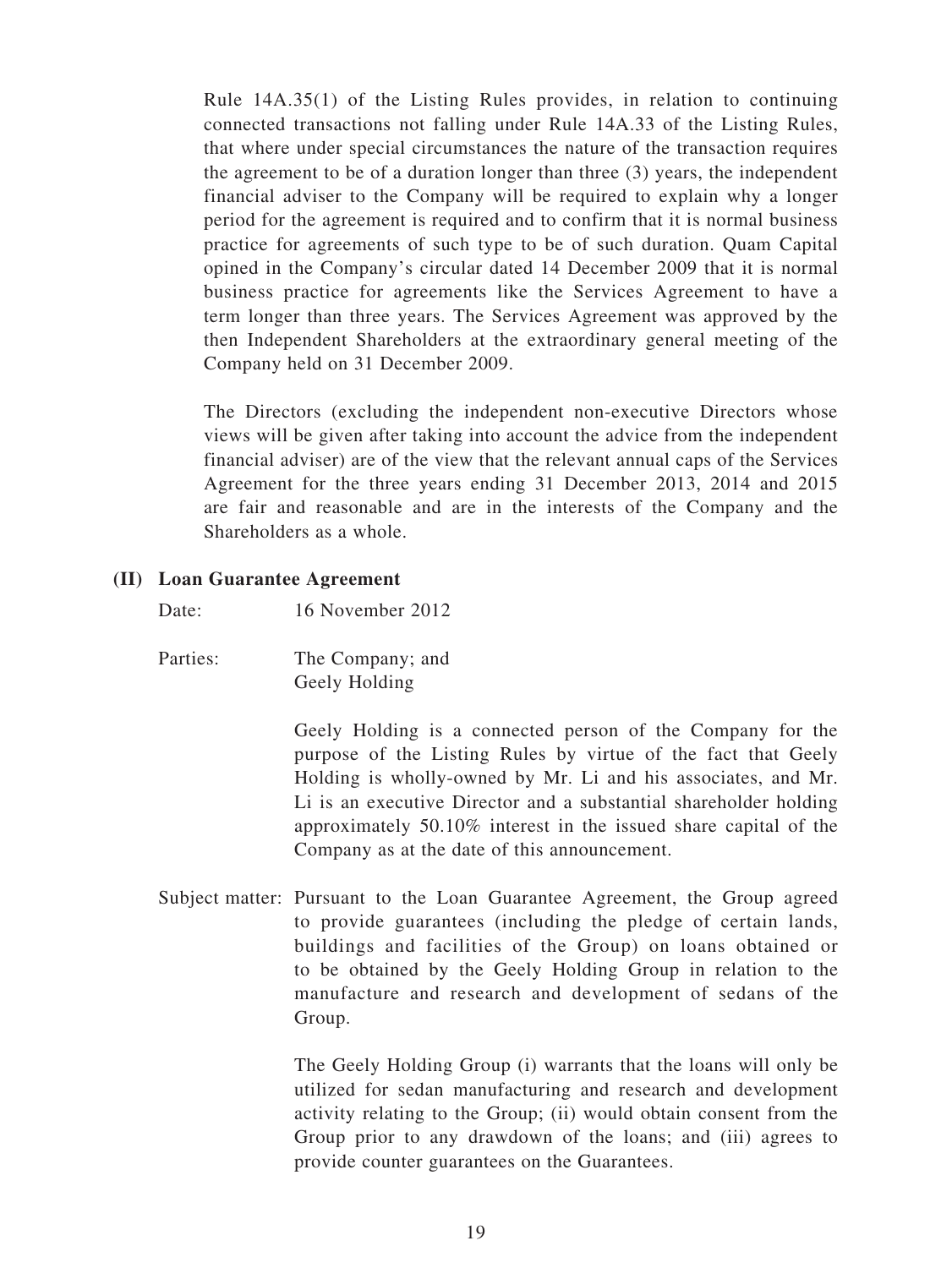Term: From 1 January 2013 or the date of obtaining the Independent Shareholders' approval at the EGM (whichever is later) to 31 December 2015.

#### **Condition precedent for the Loan Guarantee Agreement**

Completion of the Loan Guarantee Agreement is conditional upon the passing of an ordinary resolution by the Independent Shareholders at the EGM to approve the Loan Guarantee Agreement.

If the above condition has not been fulfilled on or before 31 December 2012 (or such later date as the parties may agree in writing), the Loan Guarantee Agreement will lapse and all the obligations and liabilities of the parties to the Loan Guarantee Agreement will cease and terminate.

#### **Historical transaction amounts and proposed annual caps**

The Company and Geely Holding entered into the Existing Loan Guarantee Agreement on 27 November 2009 pursuant to which the Company agreed to provide guarantees on loans obtained or to be obtained by the Geely Holding Group. The Existing Loan Guarantee Agreement has a term commencing from its effective date to 31 December 2012. The Existing Loan Guarantee Agreement was approved by the then Independent Shareholders at an extraordinary general meeting of the Company held on 31 December 2009.

The table below sets out the historical transaction amounts for the year ended 31 December 2011 and the nine months ended 30 September 2012, and the proposed annual caps for the aggregate maximum outstanding guarantee amount to be provided by the Group pursuant to the Loan Guarantee Agreement for each of the three years ending 31 December 2013, 2014 and 2015: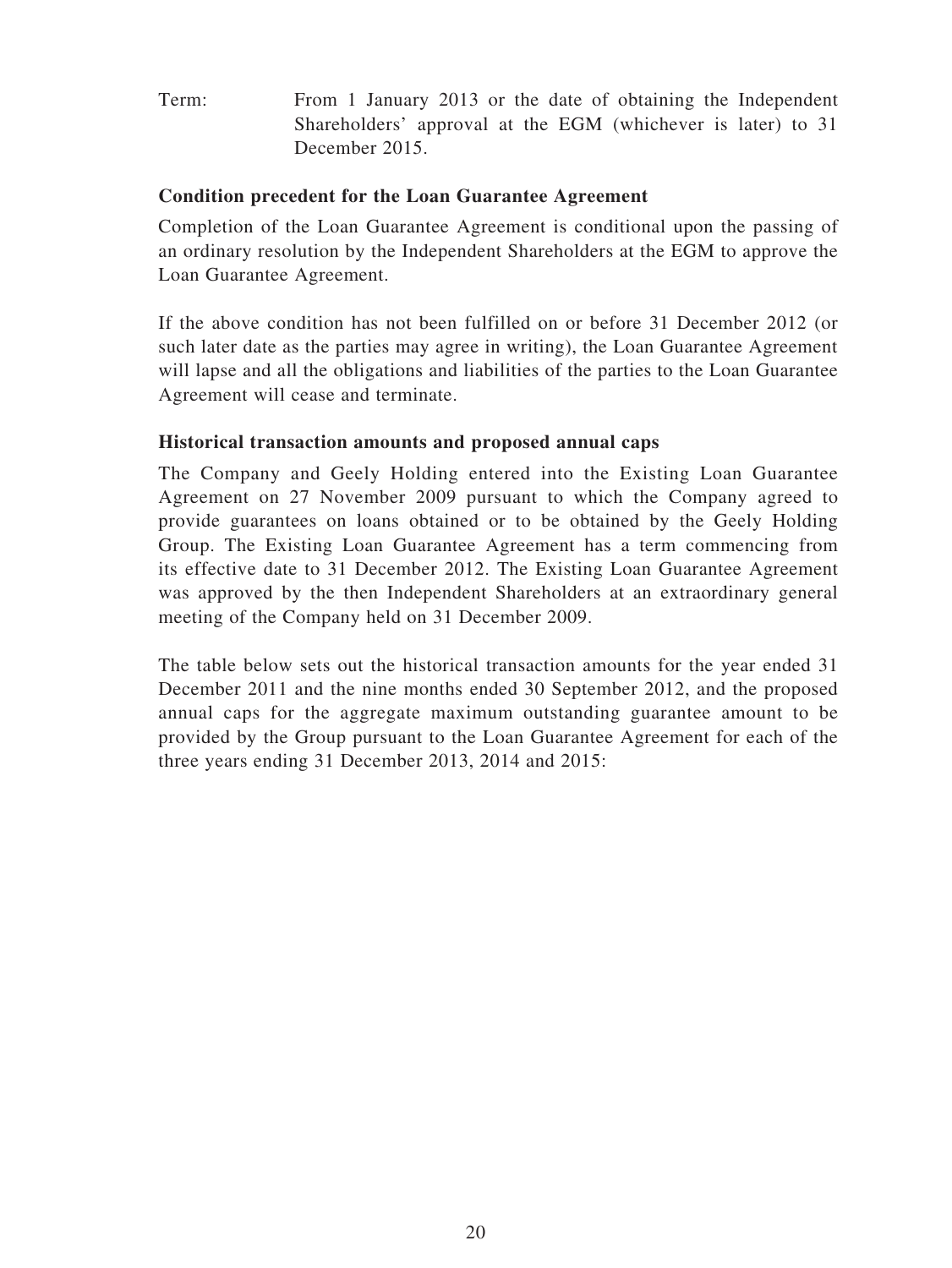|                                                                                                | Highest                                                                | <b>Highest</b>                                                |                                                                   |                                                                   |                                                                   |
|------------------------------------------------------------------------------------------------|------------------------------------------------------------------------|---------------------------------------------------------------|-------------------------------------------------------------------|-------------------------------------------------------------------|-------------------------------------------------------------------|
|                                                                                                | historical                                                             | historical                                                    |                                                                   |                                                                   |                                                                   |
|                                                                                                | transaction                                                            | transaction                                                   |                                                                   |                                                                   |                                                                   |
|                                                                                                | amount                                                                 | amount for the                                                |                                                                   |                                                                   |                                                                   |
|                                                                                                | for the                                                                | nine months                                                   |                                                                   |                                                                   |                                                                   |
|                                                                                                | year ended                                                             | ended                                                         |                                                                   | Estimated annual caps for the                                     |                                                                   |
|                                                                                                | 31 December                                                            | 30 September                                                  |                                                                   | year ending 31 December                                           |                                                                   |
|                                                                                                | 2011                                                                   | 2012                                                          | 2013                                                              | 2014                                                              | 2015                                                              |
|                                                                                                | (Audited)                                                              | (Unaudited)                                                   |                                                                   |                                                                   |                                                                   |
|                                                                                                | '000'                                                                  | '000                                                          | 000'                                                              | '000                                                              | 000'                                                              |
| Aggregate maximum<br>outstanding guarantee amount                                              | RMB493,600<br>(equivalent to<br>approximately<br>HK\$612,261)          | RMB600,000<br>(equivalent to<br>approximately<br>HK\$744,240) | RMB1,000,000<br>(equivalent to<br>approximately<br>HK\$1,240,400) | RMB1,200,000<br>(equivalent to<br>approximately<br>HK\$1,488,480) | RMB1,500,000<br>(equivalent to<br>approximately<br>HK\$1,860,600) |
| Approved annual cap amount<br>for the two financial years<br>ending 31 December 2012<br>(1000) | RMB900,000<br><i>(equivalent to</i><br>approximately<br>HK\$1,116,360) | RMB800,000<br>(equivalent to<br>approximately<br>HK\$992,320) | N/A                                                               | N/A                                                               | N/A                                                               |

It is noted in the above table that the highest historical transaction amounts for the year ended 31 December 2011 and for the nine months ended 30 September 2012 were within their annual caps as approved by the then Independent Shareholders at the extraordinary general meeting of the Company held on 31 December 2009.

The Directors consider that in order to tap into the increasing demand for the Company's sedans, funding resources have to be committed to research and development activities, which include new car model design, development of new engine, gearbox, electronic and electric auto-related components, etc, of the Group. The Geely Holding Group currently provides a good gateway for the Company to obtain loans at cheaper finance costs for sedan manufacturing and research and development activity through its long-term relationships with certain PRC banks. Security including the pledge of certain lands, buildings and facilities of the Group are required by these banks. The proposed annual caps for the Group's guarantees were determined with reference to the aggregate guarantee amount on the loans obtained of approximately RMB600 million (equivalent to approximately HK\$744 million) as at 30 September 2012, and on the loans to be obtained by the Geely Holding Group of approximately RMB900 million (equivalent to approximately HK\$1,116 million) starting from the effective date of the Loan Guarantee Agreement in relation to the sedan manufacturing and research and development activity relating to the Group. Given that (i) the Guarantees will be counter indemnified by the Geely Holding Group; (ii) the Geely Holding Group would need to obtain consent from the Group prior to any drawdown of the loans and (iii) the Group is the ultimate borrower of the loans for the manufacture and research and development of sedans, the Directors (excluding the independent non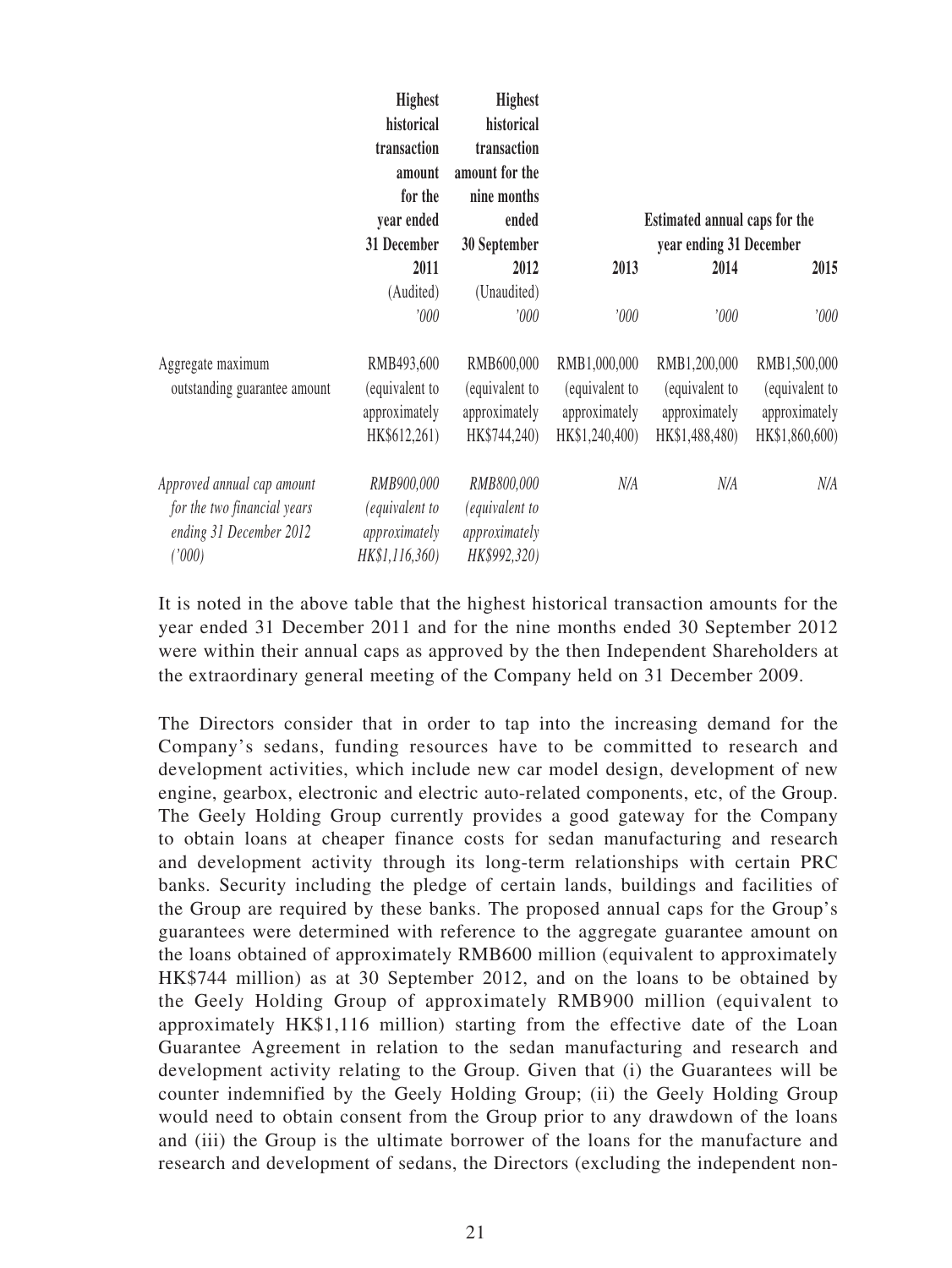executive Directors whose views will be given after taking into account the advice from the independent financial adviser) are of the view that the terms of the Loan Guarantee Agreement, including its annual caps, are fair and reasonable and are in the interests of the Company and the Shareholders as a whole.

#### **INFORMATION ON THE PARTIES**

The Group is principally engaged in the research and development, manufacturing and trading of automobiles, automobile parts and related automobile components, and investment holding.

Geely Holding and its subsidiaries are principally engaged in the sales of automobiles and related parts and components wholesale and retail businesses.

Zhejiang Automotive Vocational and Technical College is principally engaged in the provision of education-related services.

Shanghai Maple Auto Sales is principally engaged in the marketing and sales of automobiles in the PRC.

Shanghai Maple is principally engaged in manufacturing and sales of automobiles and related components, and manufacturing of air-conditioning related parts.

Shanghai LTI is principally engaged in the research, development, production, and sales of automobiles and related automobile components in the PRC.

#### **REASONS FOR AND BENEFITS OF ENTERING INTO THE CONTINUING CONNECTED TRANSACTIONS**

#### **Imported Parts Purchase Agreement**

Shanghai Maple Auto Sales commenced the rendering of after-sales services for TX4 model in the PRC in 2010. Certain imported after-sales parts are required for Shanghai Maple Auto Sales to provide such after-sales services. Only certain subsidiaries of the Geely Holding Group, including Shanghai Maple, have the right to import parts for these TX4 and its upgraded models required by the Group. The Directors (including the independent non-executive Directors) consider that the continuing connected transactions contemplated under the Imported Parts Purchase Agreement are beneficial to the Group.

#### **Shanghai LTI Supply and Purchase Agreement**

*(i) Sale of automobile parts and components*

The Directors (including the independent non-executive Directors) consider that entering into of the Shanghai LTI Supply and Purchase Agreement would enhance the demand of products produced by the Shanghai LTI.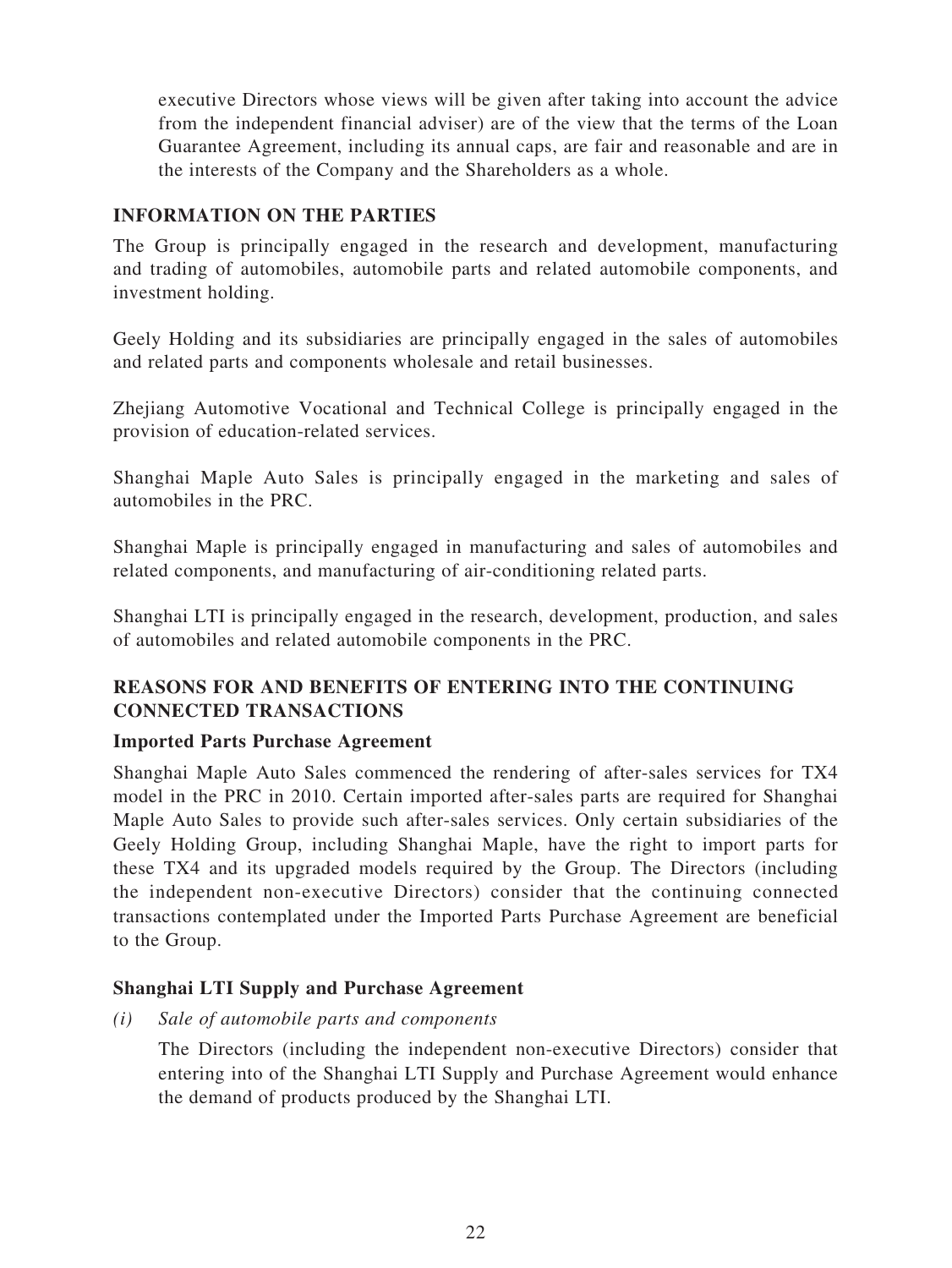*(ii) Sale of SKD Components; and (iii) CKDs (without the imported engine, transmission and automobile parts)*

Shanghai Maple, in its ordinary and usual course of business, performs final assembly, sale and distribution of automobiles in the PRC. As Shanghai Maple holds the relevant approved automobile products catalogue which is required for the sale of automobiles in the PRC under relevant PRC laws, the Directors (including the independent non-executive Directors) consider that it is in the interest of the Shanghai LTI to supply the SKD Components and CKDs (without the imported engine, transmission and automobile parts) to Shanghai Maple for final assembly, sales and distribution.

#### **Lease Agreement**

The Directors (including the independent non-executive Directors) consider that the continuing connected transactions contemplated under the Lease Agreement are beneficial to the Group as it can provide an additional source of stable recurring income from its surplus lands and buildings.

#### **Services Agreement**

*(i) Sales of CKDs and Sedan Tool Kits from the Group to the Geely Holding Group and Sales of CBUs from the Geely Holding Group to the Group:*

The Geely Holding Group performs final assembly on the CKDs and the Sedan Tool Kits and facilitates payment of the PRC consumption tax. After performing final assembly, the Geely Holding Group sells the CBUs back to the Group's sales companies for distribution to end customers. As the Group is not in possession of the automobile catalogue issued by the National Development Reform Commission (NDRC) in the PRC, which is required to facilitate payment of the PRC consumption tax, the Directors consider that the continuing connected transactions contemplated under the Services Agreement will ensure smooth operation of the Group, as the services of the Geely Holding Group would help facilitate payment of the PRC consumption tax.

*(ii) Sales of automobile parts and components from the Geely Holding Group to the Group:*

The Directors consider that the continuing connected transactions contemplated under the Services Agreement are beneficially to the Group as the Geely Holding Group has long-term relationships with suppliers of these automobile parts and components. Procurement of the automobile parts and components through the Geely Holding Group would enable a stable source of raw materials at a competitive cost to the Group.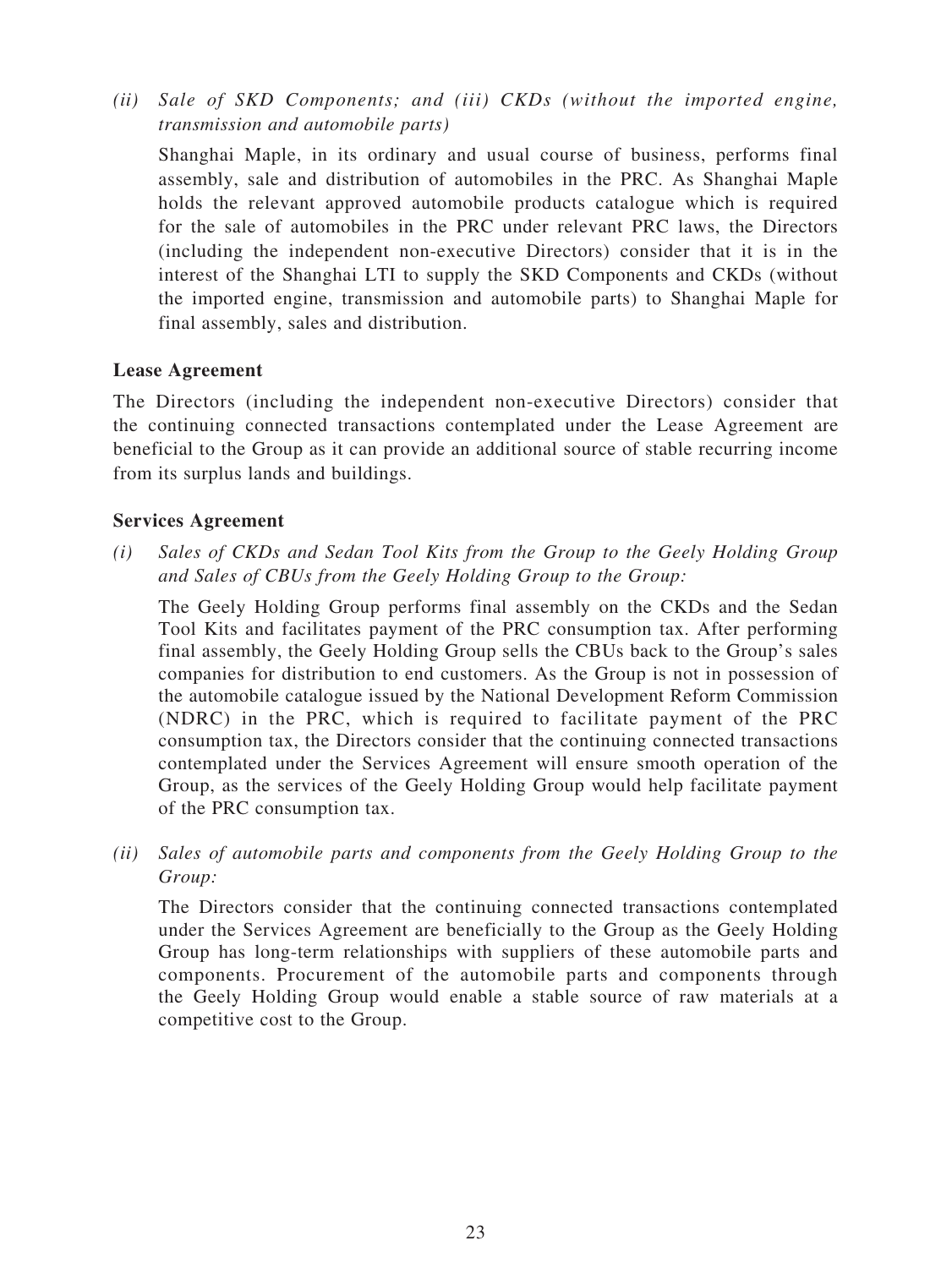*(iii) Provision of process manufacturing services from the Geely Holding Group to the Group:*

Certain imported molding equipment are required for the manufacturing of sedans by the Group. Only certain subsidiaries of the Geely Holding Group have the right to import these molding equipment required by the Group, the Directors (including the independent non-executive Directors) consider that the above continuing connected transactions contemplated under the Services Agreement are beneficial to the Group.

#### **Loan Guarantee Agreement**

In view of the long-term relationships with certain PRC banks, the Geely Holding Group is in a better position to obtain relatively larger loans on behalf of the Group at cheaper finance costs for sedan manufacturing and research and development activities relating to the Group's operations. Given that the Geely Holding Group (i) warrants that the loans will only be utilized for sedan manufacturing and research and development activity relating to the Group; (ii) would obtain consent from the Group prior to any drawdown of the loans; and (iii) the Group is the ultimate borrower of the loans for the manufacture and research and development of sedans, the Directors (excluding the independent non-executive Directors whose views will be given after taking into account the advice from the independent financial adviser) consider that the Guarantees will enhance the Group's future development.

#### **LISTING RULES IMPLICATIONS**

Each of Geely Holding, Zhejiang Automotive Vocational and Technical College and Shanghai Maple is a connected person of the Company for the purpose of the Listing Rules by virtue of the fact that each of them is an associate of Mr. Li, an executive Director and a substantial shareholder holding approximately 50.10% interest in the issued share capital of the Company as at the date of this announcement.

Accordingly, each of the Imported Parts Purchase Agreement, the Shanghai LTI Supply and Purchase Agreement, the Lease Agreement, the Services Agreement and the Loan Guarantee Agreement constitutes continuing connected transactions for the Company pursuant to Rule 14A.14 of the Listing Rules.

As the applicable percentage ratios of the proposed annual caps for the three years ending 31 December 2015 for the transactions contemplated under each of the Imported Parts Purchase Agreement, the Shanghai LTI Supply and Purchase Agreement and the Lease Agreement are less than 5% on an annual basis, the Exempted Continuing Connected Transactions are subject to the reporting, annual review and announcement requirements, but are exempt from Independent Shareholders' approval requirements under Chapter 14A of the Listing Rules. As the applicable percentage ratios of the proposed annual caps for the three years ending 31 December 2015 for the transactions contemplated under each of the Services Agreement and the Loan Guarantee Agreement are expected to be higher than 5% on an annual basis, the Non-exempted Continuing Connected Transactions are subject to the reporting, annual review, announcement and Independent Shareholders' approval requirements under Chapter 14A of the Listing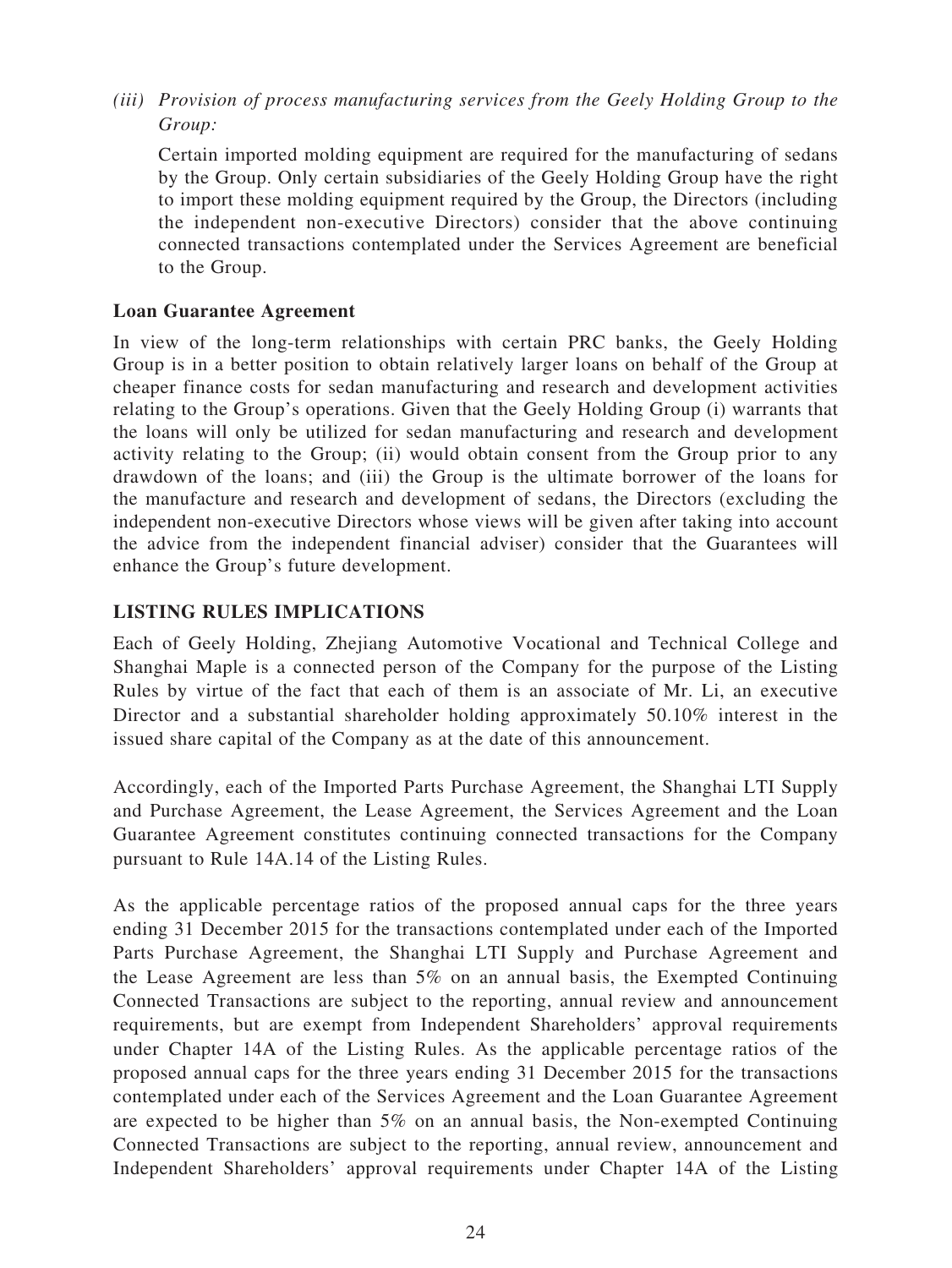Rules. As certain applicable percentage ratios of the proposed annual caps for the three years ending 31 December 2015 for the transactions contemplated under the Loan Guarantee Agreement exceed 5% but less than 25% on an annual basis, the transaction under the Loan Guarantee Agreement also constitutes a discloseable transaction of the Company under Chapter 14 of the Listing Rules.

Mr. Li is considered to have a material interest in the Exempted Continuing Connected Transactions and the Non-exempted Continuing Connected Transactions by virtue of his interests in Geely Holding, and has abstained from voting on the Board resolutions for approving the transactions contemplated under the Imported Parts Purchase Agreement, the Shanghai LTI Supply and Purchase Agreement, the Lease Agreement, the Services Agreement and the Loan Guarantee Agreement and the adoption of the relevant annual caps.

The Shanghai LTI Supply and Purchase Agreement and the Services Agreement were approved by the then Independent Shareholders at the extraordinary general meeting of the Company held on 31 December 2009. In addition, pursuant to Rule 14A.35(1) of the Listing Rules, Quam Capital included its opinion on, among others, the long duration of the Imported Parts Purchase Agreement, the Shanghai LTI Supply and Purchase Agreement and the Services Agreement in the Company's circular dated 14 December 2009.

Mr. Li and his associates together hold 3,751,159,000 Shares (representing approximately 50.10% of the issued share capital of the Company) as at the date of this announcement, will abstain from voting on the resolutions to approve the Non-exempted Continuing Connected Transactions (including the relevant annual caps) to be put forward at the EGM.

An Independent Board Committee has been established to advise the Independent Shareholders on whether or not the Non-exempted Continuing Connected Transactions (and the relevant annual caps) are fair and reasonable and in the interests of the Company and Independent Shareholders. An independent financial adviser will be appointed to advise the Independent Board Committee and the Independent Shareholders regarding the terms and conditions of the Non-exempted Continuing Connected Transactions (and the relevant annual caps).

#### **GENERAL**

A circular containing, *inter alia*, (a) further information about the Non-exempted Continuing Connected Transactions; (b) the letter of advice from an independent financial adviser to the Independent Board Committee and the Independent Shareholders; (c) the recommendation from the Independent Board Committee; and (d) a notice of the EGM will be dispatched to the Shareholders on or before 6 December 2012.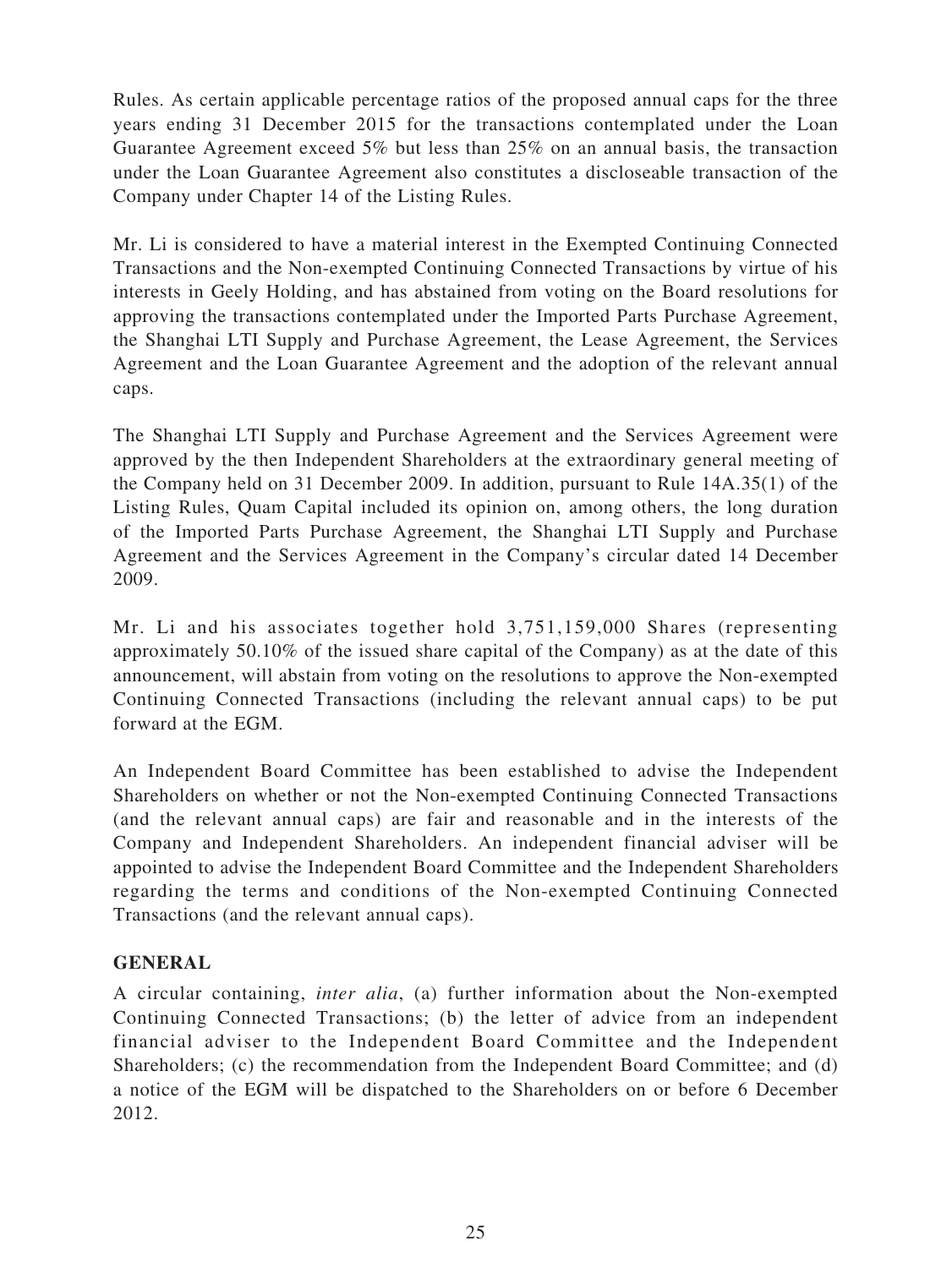## **DEFINITIONS**

In this announcement, the following expressions have the meanings set out below unless the context requires otherwise:

| "associates"                                    | has the meaning ascribed to it in the Listing Rules                                                                                                                                                                                                                                                                                                                |
|-------------------------------------------------|--------------------------------------------------------------------------------------------------------------------------------------------------------------------------------------------------------------------------------------------------------------------------------------------------------------------------------------------------------------------|
| "Board"                                         | the board of Directors                                                                                                                                                                                                                                                                                                                                             |
| "CBU"                                           | Complete Buildup Unit $(\underline{\mathcal{R}}\bar{\mathcal{F}})$ , a complete vehicle<br>after the final assembly                                                                                                                                                                                                                                                |
| " $CKD(s)$ "                                    | Complete Knock Down Kit(s) or $CKD(s)$ (整車成套)<br>$(\nleftrightarrow$ , a complete kit needed to assemble a vehicle                                                                                                                                                                                                                                                 |
| "Company"                                       | Geely Automobile Holdings Limited, a company<br>incorporated in the Cayman Islands with limited<br>liability whose shares are listed on the main board of<br>the Stock Exchange                                                                                                                                                                                    |
| "Continuing Connected<br>Transactions"          | collectively, the transactions contemplated under the<br>Services Agreement, the Loan Guarantee Agreement,<br>the Lease Agreement, the Imported Parts Purchase<br>Agreement and the Shanghai LTI Supply and Purchase<br>Agreement                                                                                                                                  |
| "Director(s)"                                   | the director(s) of the Company                                                                                                                                                                                                                                                                                                                                     |
| "EGM"                                           | an extraordinary general meeting of the Company to<br>be convened to approve the Non-exempted Continuing<br>Connected Transactions (including the relevant annual<br>caps)                                                                                                                                                                                         |
| "Exempted Continuing<br>Connected Transactions" | collectively, the transactions contemplated under<br>the Lease Agreement, the Imported Parts Purchase<br>Agreement and the Shanghai LTI Supply and Purchase<br>Agreement                                                                                                                                                                                           |
| "Existing Lease Agreement"                      | the agreement dated 27 November 2009 entered into<br>between the Company and Geely Holding pursuant<br>to which the Group agreed to lease some properties<br>located in the PRC, to the Geely Holding Group<br>and Zhejiang Automotive Vocational and Technical<br>College, details of which are contained in the<br>Company's announcement dated 27 November 2009 |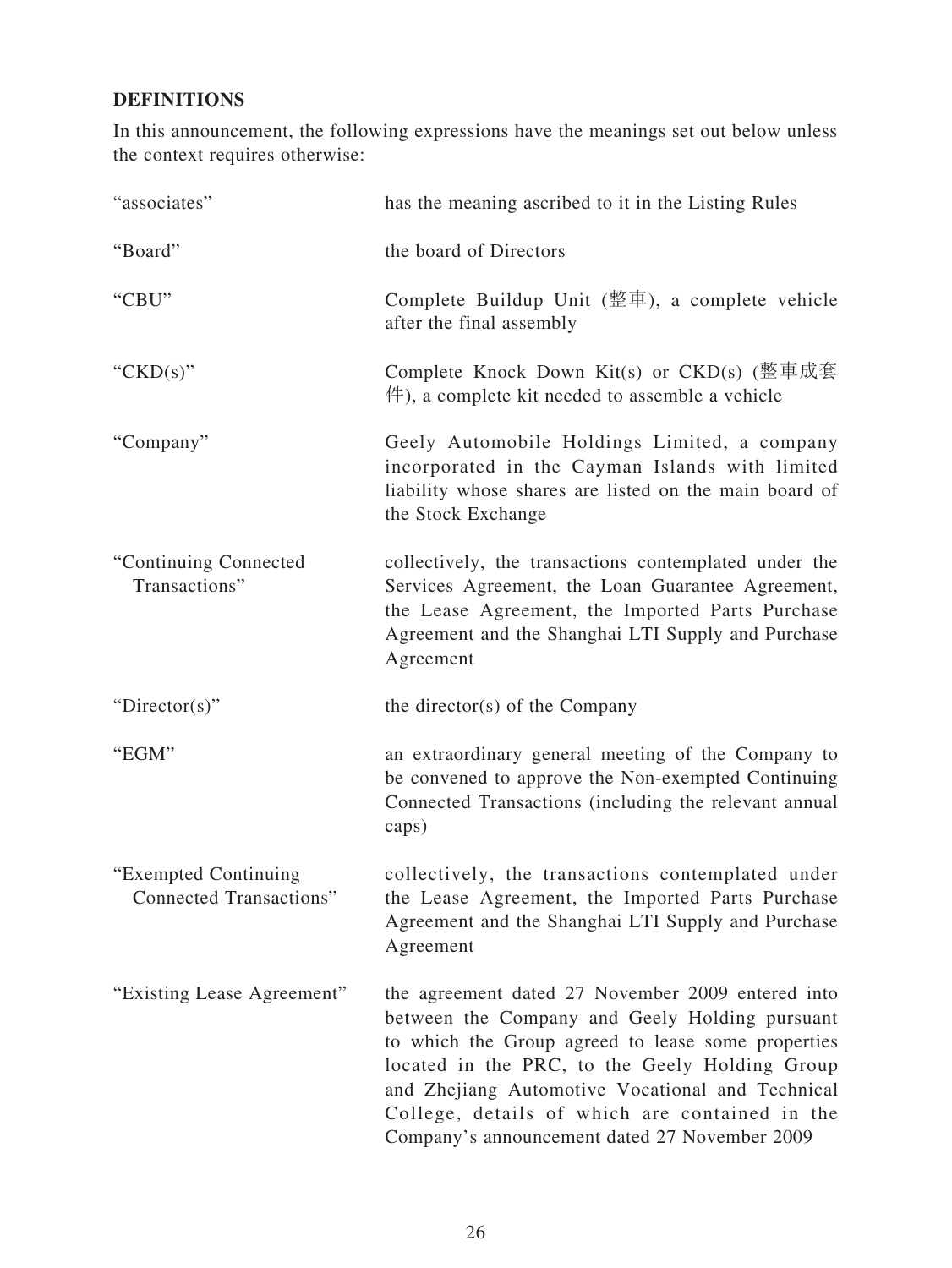| "Existing Loan Guarantee"<br>Agreement" | the agreement dated 27 November 2009 entered into<br>between the Company and Geely Holding pursuant<br>to which the Group agreed to provide guarantees<br>on loans obtained or to be obtained by the Geely<br>Holding Group, details of which are contained in the<br>Company's announcement dated 27 November 2009<br>and the Company's circular dated 14 December 2009                      |
|-----------------------------------------|-----------------------------------------------------------------------------------------------------------------------------------------------------------------------------------------------------------------------------------------------------------------------------------------------------------------------------------------------------------------------------------------------|
| "Geely Holding"                         | 浙江吉利控股集團有限公司(Zhejiang Geely Holding<br>Group Company Limited), a private limited liability<br>company incorporated in Zhejiang Province, the PRC,<br>and is owned as to 90% by Mr. Li and as to 10% by<br>Mr. Li Xing Xing, the son of Mr. Li, respectively                                                                                                                                   |
| "Geely Holding Group"                   | Geely Holding and its subsidiaries                                                                                                                                                                                                                                                                                                                                                            |
| "Group"                                 | the Company and its subsidiaries                                                                                                                                                                                                                                                                                                                                                              |
| "Guarantees"                            | guarantees to be provided by the Group on loans<br>obtained or to be obtained by the Geely Holding Group<br>pursuant to the Loan Guarantee Agreement                                                                                                                                                                                                                                          |
| "HK\$"                                  | Hong Kong dollars, the lawful currency of Hong Kong                                                                                                                                                                                                                                                                                                                                           |
| "Hong Kong"                             | the Hong Kong Special Administrative Region of the<br><b>PRC</b>                                                                                                                                                                                                                                                                                                                              |
| "Imported Parts Purchase<br>Agreement"  | the agreement dated 27 November 2009 entered into<br>between Shanghai Maple Auto Sales and Shanghai<br>Maple as referred to under the subsection headed<br>"(I) Imported Parts Purchase Agreement" of the<br>section headed "Exempted Continuing Connected<br>Transactions" of this announcement                                                                                              |
| "Independent Board<br>Committee"        | the independent committee of the Board comprising<br>only the independent non-executive Directors, namely<br>Mr. Song Lin, Mr. Lee Cheuk Yin, Dannis, Mr. Yeung<br>Sau Hung, Alex, Mr. Fu Wu Yu and Mr. Wang Yang<br>established for the purpose of advising the Independent<br>Shareholders on the Non-exempted Continuing<br>Connected Transactions (including the relevant annual<br>caps) |
| "Independent Shareholders"              | Shareholder(s) other than Mr. Li and his associates                                                                                                                                                                                                                                                                                                                                           |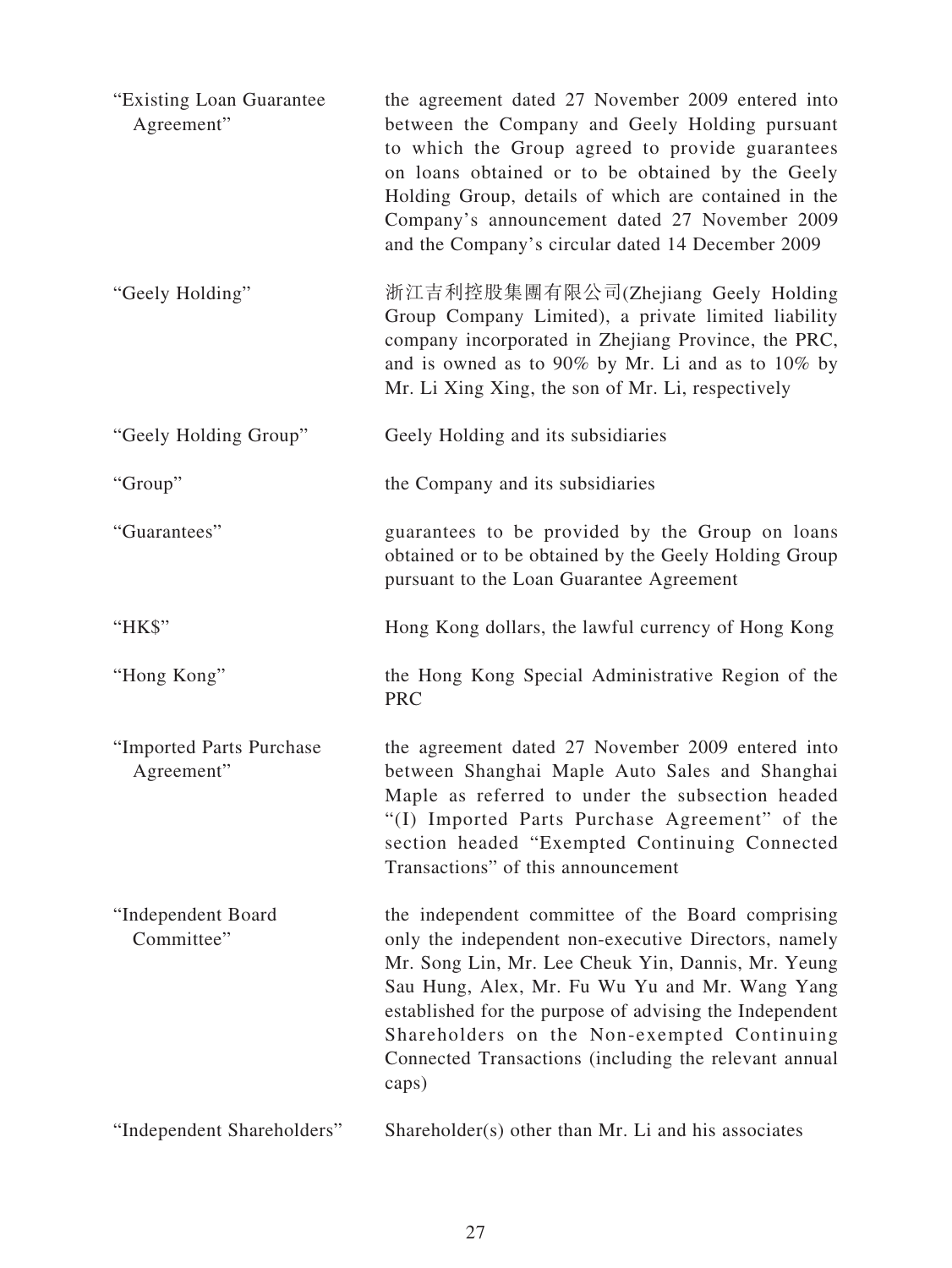| "Lease Agreement"                                          | the agreement dated 16 November 2012 entered<br>into between the Company, Geely Holding and<br>Zhejiang Automotive Vocational and Technical<br>College as referred to under the subsection headed<br>"(III) Lease Agreement" of the section headed<br>"Exempted Continuing Connected Transactions" of this<br>announcement |
|------------------------------------------------------------|----------------------------------------------------------------------------------------------------------------------------------------------------------------------------------------------------------------------------------------------------------------------------------------------------------------------------|
| "Listing Rules"                                            | the Rules Governing the Listing of Securities on the<br><b>Stock Exchange</b>                                                                                                                                                                                                                                              |
| "Loan Guarantee Agreement"                                 | the agreement dated 16 November 2012 entered<br>into between the Company and Geely Holding as<br>referred to under the subsection headed "(II) Loan<br>Guarantee Agreement" of the section headed "Non-<br>exempted Continuing Connected Transactions" of this<br>announcement                                             |
| "Mr. Li"                                                   | Mr. Li Shu Fu, an executive Director and a substantial<br>shareholder holding 50.10% interest in the issued<br>share capital of the Company as at the date of this<br>announcement                                                                                                                                         |
| "Non-exempted Continuing<br><b>Connected Transactions"</b> | collectively, the transactions contemplated under<br>the Services Agreement and the Loan Guarantee<br>Agreement                                                                                                                                                                                                            |
| "PRC"                                                      | the People's Republic of China (for the purpose of this<br>announcement, excluding Hong Kong, Macau Special<br>Administrative Region and Taiwan)                                                                                                                                                                           |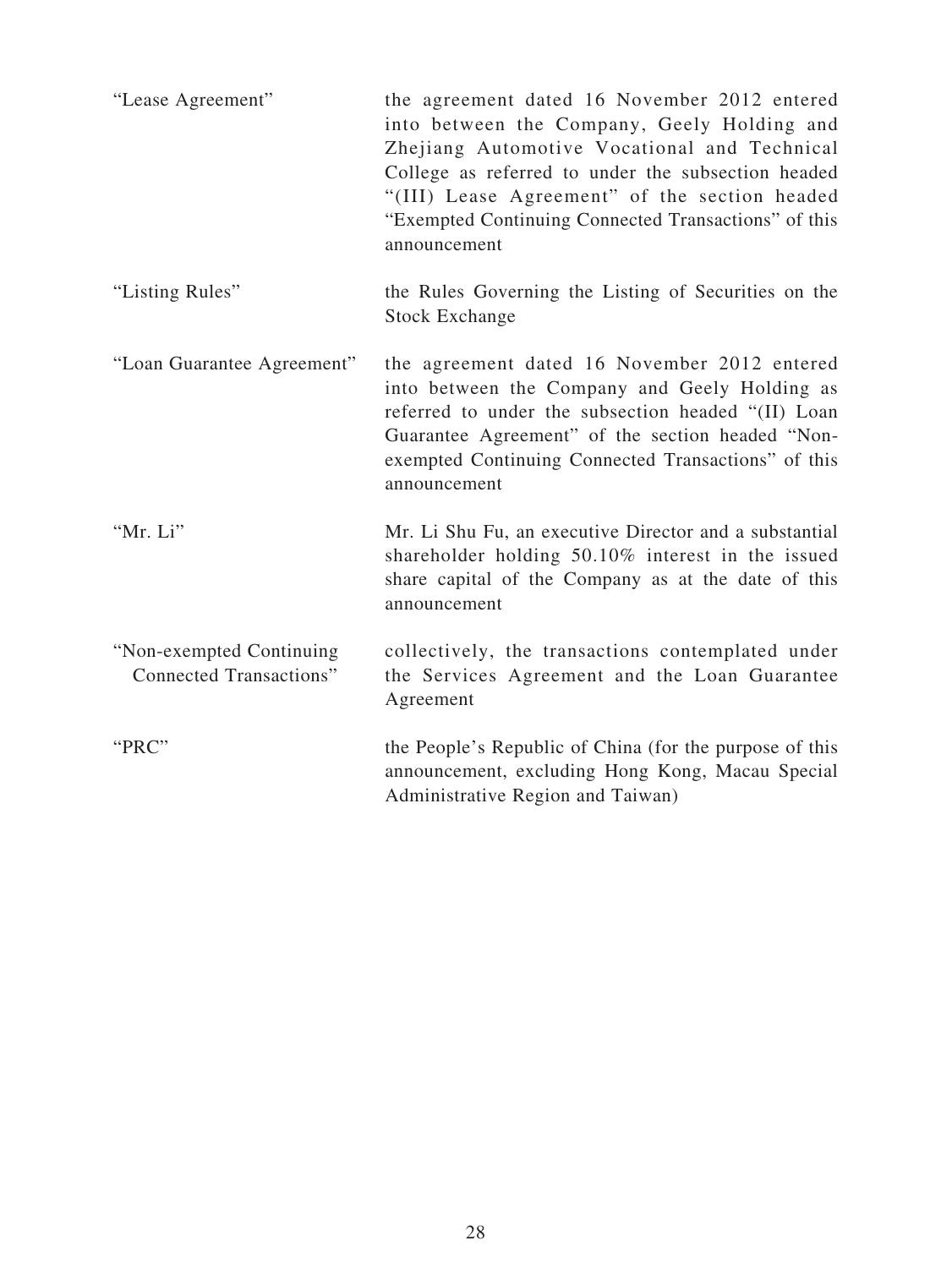| "Properties"         | collectively, (i) the office premises with a total area of<br>approximately 5,481.73 sq. m. located in Linhai City,<br>Zhejiang Province, the PRC; and (ii) the buildings<br>and various ancillary structures with a total area<br>of approximately 96,036 sq. m. located in Luqiao,<br>Taizhou City, Zhejiang Province, the PRC; (iii) the<br>research building and the factory premises with a<br>total area of approximately 21,105 sq. m. located<br>in Luqiao, Taizhou City, Zhejiang Province, the<br>PRC; and (iv) the factory premises with a total area<br>of approximately 12,586 sq. m. located in Ningbo<br>City, Zhejiang Province, the PRC; (v) the buildings<br>and various ancillary structures with a total area of<br>approximately 99,419 sq. m. located in Ningbo City,<br>Zhejiang Province, the PRC; (vi) the factory premises<br>with a total area of approximately 8,580 sq. m. located<br>in Lanzhou City, Gansu Province, the PRC; (vii) the<br>factory premises with a total area of approximately<br>5,760 sq. m. located in Ningbo City, Zhejiang<br>Province, the PRC |
|----------------------|-----------------------------------------------------------------------------------------------------------------------------------------------------------------------------------------------------------------------------------------------------------------------------------------------------------------------------------------------------------------------------------------------------------------------------------------------------------------------------------------------------------------------------------------------------------------------------------------------------------------------------------------------------------------------------------------------------------------------------------------------------------------------------------------------------------------------------------------------------------------------------------------------------------------------------------------------------------------------------------------------------------------------------------------------------------------------------------------------------|
| "Quam Capital"       | Quam Capital Limited, a corporation licensed to carry<br>out type 6 (advising on corporate finance) regulated<br>activity under the Securities & Futures Ordinance and<br>the independent financial adviser appointed to advise<br>on, among others, certain non-exempted continuing<br>connected transactions of the Group as contained in the<br>Company's circular dated 14 December 2009                                                                                                                                                                                                                                                                                                                                                                                                                                                                                                                                                                                                                                                                                                        |
| "RMB"                | Renminbi, the lawful currency of the PRC                                                                                                                                                                                                                                                                                                                                                                                                                                                                                                                                                                                                                                                                                                                                                                                                                                                                                                                                                                                                                                                            |
| "Sedan Tool Kit(s)"  | a tool kit(s) for subsequent basic repairs and<br>maintenance of the sedan                                                                                                                                                                                                                                                                                                                                                                                                                                                                                                                                                                                                                                                                                                                                                                                                                                                                                                                                                                                                                          |
| "Services Agreement" | the master agreement dated 27 November 2009<br>entered into between the Company and Geely Holding<br>as referred to under the subsection headed "(I)<br>Services Agreement" of the section headed "Non-<br>exempted Continuing Connected Transactions" of this<br>announcement                                                                                                                                                                                                                                                                                                                                                                                                                                                                                                                                                                                                                                                                                                                                                                                                                      |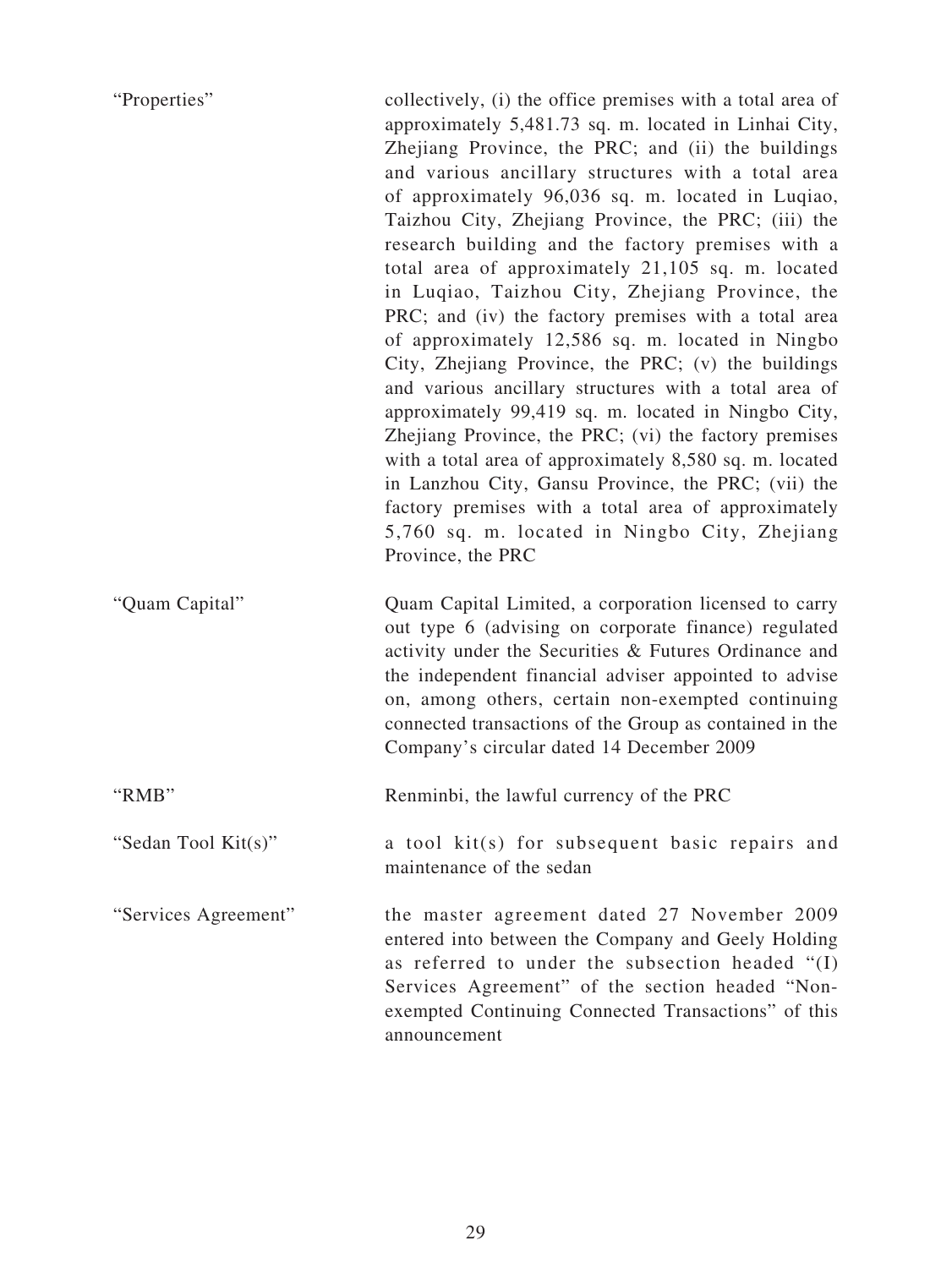| "Shanghai LTI"                                               | 上海英倫帝華汽車部件有限公司 (Shanghai LTI<br>Automobile Components Company Limited), a<br>limited liability company incorporated in the PRC and<br>indirectly owned as to 51% by the Company                                                                                                                                                                                                                                                                                                                       |
|--------------------------------------------------------------|-------------------------------------------------------------------------------------------------------------------------------------------------------------------------------------------------------------------------------------------------------------------------------------------------------------------------------------------------------------------------------------------------------------------------------------------------------------------------------------------------------|
| "Shanghai LTI Supply and<br>Purchase Agreement"              | the agreement dated 27 November 2009 entered<br>into between Shanghai LTI and Shanghai Maple<br>as referred to under the subsection headed "(II)<br>Shanghai LTI Supply and Purchase Agreement" of<br>the section headed "Exempted Continuing Connected<br>Transactions" of this announcement                                                                                                                                                                                                         |
| "Shanghai Maple"                                             | 上海華普汽車有限公司 (Shanghai Maple Automobile<br>Company Limited), a limited liability company<br>incorporated in the PRC and is owned as to 90.00%<br>by Geely Holding and as to 10.00% by 浙江華<br>普資產管理有限公司 (Zhejiang Maple Assets<br>Management Company Limited), respectively, which<br>is in turn wholly-owned by Mr. Li and his associates.<br>It is principally engaged in the manufacturing and<br>sales of automobiles and related components, and<br>manufacturing of air-conditioning related parts |
| "Shanghai Maple Auto Sales"                                  | 上海華普汽車銷售有限公司 (Shanghai Maple<br>Automobile Sales Company Limited), a limited<br>liability company incorporated in the PRC and is an<br>indirect 99%-owned subsidiary of the Company                                                                                                                                                                                                                                                                                                                   |
| "Shareholders"                                               | holders of shares of the Company                                                                                                                                                                                                                                                                                                                                                                                                                                                                      |
| "SKD Components"                                             | Semi Knock Down Kit(s) or SKD(s)                                                                                                                                                                                                                                                                                                                                                                                                                                                                      |
| "Zhejiang Automotive<br>Vocational and Technical<br>College" | 浙江汽車職業技術學院 (Zhejiang Automotive<br>Vocational and Technical College), a private<br>vocational and technical college established in the<br>PRC, located at (Cao Jia Road) Cheng Dong Geely<br>Education Centre, Linhai City, Zhejiang Province, the<br>PRC (中國浙江省臨海市城東吉利教育中心(曹家路))<br>and beneficially owned as to 100% by Mr. Li and his<br>associates                                                                                                                                                |
| "Stock Exchange"                                             | The Stock Exchange of Hong Kong Limited                                                                                                                                                                                                                                                                                                                                                                                                                                                               |
| "sq. $m$ ."                                                  | square meter                                                                                                                                                                                                                                                                                                                                                                                                                                                                                          |
| $``q_0"$                                                     | per cent.                                                                                                                                                                                                                                                                                                                                                                                                                                                                                             |